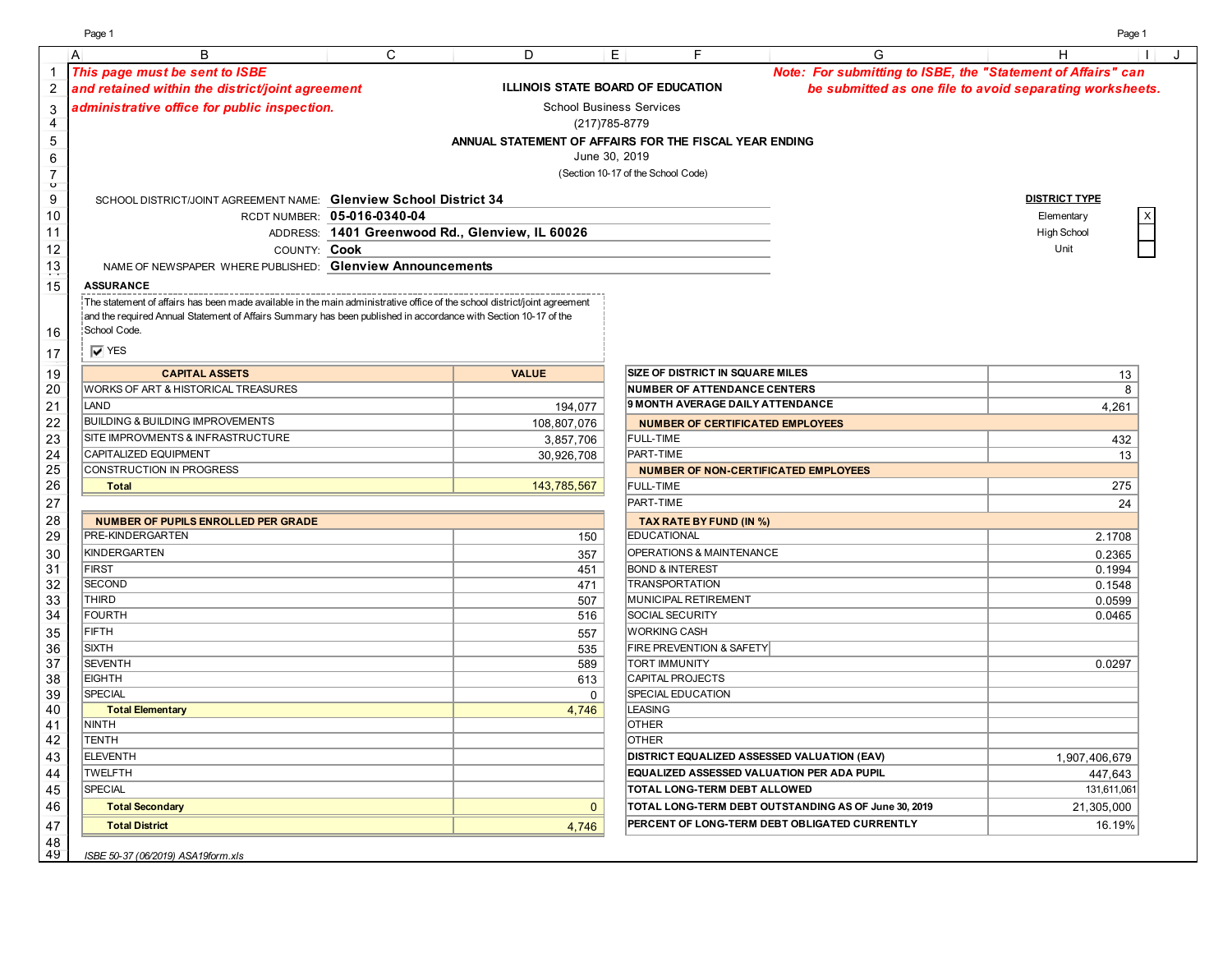|                | Α                                             | B          | C           | D                           | E                                   | E                   | G                                         | H.                      |                     |                | K                           |
|----------------|-----------------------------------------------|------------|-------------|-----------------------------|-------------------------------------|---------------------|-------------------------------------------|-------------------------|---------------------|----------------|-----------------------------|
| $\mathbf{1}$   |                                               |            |             |                             | STATEMENT OF ASSETS AND LIABILITIES |                     |                                           |                         |                     |                |                             |
| $\overline{2}$ |                                               |            |             |                             |                                     | AS OF JUNE 30, 2019 |                                           |                         |                     |                |                             |
| $\mathbf{3}$   |                                               |            |             |                             |                                     |                     |                                           |                         |                     |                |                             |
| $\overline{4}$ |                                               |            | (10)        | (20)                        | (30)                                | (40)                | (50)                                      | (60)                    | (70)                | (80)           | (90)                        |
| 5              | Description                                   | Acct<br>No | Educational | Operations &<br>Maintenance | <b>Debt Service</b>                 | Transportation      | Municipal Retirement<br>& Social Security | <b>Capital Projects</b> | <b>Working Cash</b> | Tort           | Fire Prevention &<br>Safety |
| 6              | <b>CURRENT ASSETS (100)</b>                   |            |             |                             |                                     |                     |                                           |                         |                     |                |                             |
| $\overline{7}$ | Cash (Accounts 111 thru 115)                  |            | 41,872,633  | 3,295,491                   | 1,185,173                           | 3,453,770           | 1,829,749                                 | 9,332,120               | 1,976,512           | 733,633        | 130,182                     |
| 8              | Investments                                   | 120        |             |                             |                                     |                     |                                           |                         |                     |                |                             |
| 9              | <b>Taxes Receivable</b>                       | 130        |             |                             |                                     |                     |                                           |                         |                     |                |                             |
| 10             | Interfund Receivables                         | 140        |             |                             |                                     |                     |                                           |                         |                     |                |                             |
| 11             | Intergovernmental Accounts Receivable         | 150        |             |                             |                                     |                     |                                           |                         |                     |                |                             |
|                | 12 Other Receivables                          | 160        |             |                             |                                     |                     |                                           |                         |                     |                |                             |
|                | 13 Inventory                                  | 170        |             |                             |                                     |                     |                                           |                         |                     |                |                             |
| 14             | Prepaid Items                                 | 180        |             |                             |                                     |                     |                                           |                         |                     |                |                             |
|                | 15 Other Current Assets                       | 190        |             |                             |                                     |                     |                                           |                         |                     |                |                             |
| 16             | <b>Total Current Assets</b>                   |            | 41,872,633  | 3,295,491                   | 1, 185, 173                         | 3,453,770           | 1,829,749                                 | 9,332,120               | 1,976,512           | 733,633        | 130,182                     |
| 17             | <b>CURRENT LIABILITIES (400)</b>              |            |             |                             |                                     |                     |                                           |                         |                     |                |                             |
| 18             | Interfund Payables                            | 410        |             |                             |                                     |                     |                                           |                         |                     |                |                             |
| 19             | Intergovernmental Accounts Payable            | 420        |             |                             |                                     |                     |                                           |                         |                     |                |                             |
|                | 20 Other Payable                              | 430        |             |                             |                                     |                     |                                           |                         |                     |                |                             |
| 21             | Contracts Payable                             | 440        |             |                             |                                     |                     |                                           |                         |                     |                |                             |
| 22             | Loans Payable                                 | 460        |             |                             |                                     |                     |                                           |                         |                     |                |                             |
| 23             | Salaries & Benefits Payable                   | 470        |             |                             |                                     |                     |                                           |                         |                     |                |                             |
| 24             | Payroll Deductions & Withholdings             | 480        | 176,969     | 2,710                       |                                     |                     |                                           |                         |                     |                |                             |
| 25             | Deferred Revenues & Other Current Liabilities | 490        |             |                             |                                     |                     |                                           |                         |                     |                |                             |
| 26             | Due to Activity Fund Organizations            | 493        |             |                             |                                     |                     |                                           |                         |                     |                |                             |
| 27             | <b>Total Current Liabilities</b>              |            | 176,969     | 2,710                       | $\mathbf{0}$                        | $\mathbf{0}$        | $\overline{0}$                            | $\mathbf{0}$            | $\mathbf{0}$        | $\overline{0}$ | $\overline{0}$              |
| 28             | <b>LONG-TERM LIABILITIES (500)</b>            |            |             |                             |                                     |                     |                                           |                         |                     |                |                             |
| 29             | Long-Term Debt Payable                        | 511        |             |                             |                                     |                     |                                           |                         |                     |                |                             |
| 30             | <b>Total Liabilities</b>                      |            | 176,969     | 2,710                       | $\mathbf{0}$                        | $\mathbf{0}$        | $\mathbf{0}$                              | $\mathbf{0}$            | $\overline{0}$      | $\overline{0}$ | $\overline{0}$              |
| 31             | Reserved Fund Balance                         | 714        |             |                             |                                     |                     |                                           |                         |                     |                |                             |
| 32             | Unreserved Fund Balance                       | 730        | 41,695,664  | 3,292,781                   | 1,185,173                           | 3,453,770           | 1,829,749                                 | 9,332,120               | 1,976,512           | 733,633        | 130,182                     |
| 33             | Investments in General Fixed Assets           |            |             |                             |                                     |                     |                                           |                         |                     |                |                             |
|                | 34 Total Liabilities and Fund Balances        |            | 41.872.633  | 3,295,491                   | 1,185,173                           | 3,453,770           | 1,829,749                                 | 9,332,120               | 1.976.512           | 733.633        | 130,182                     |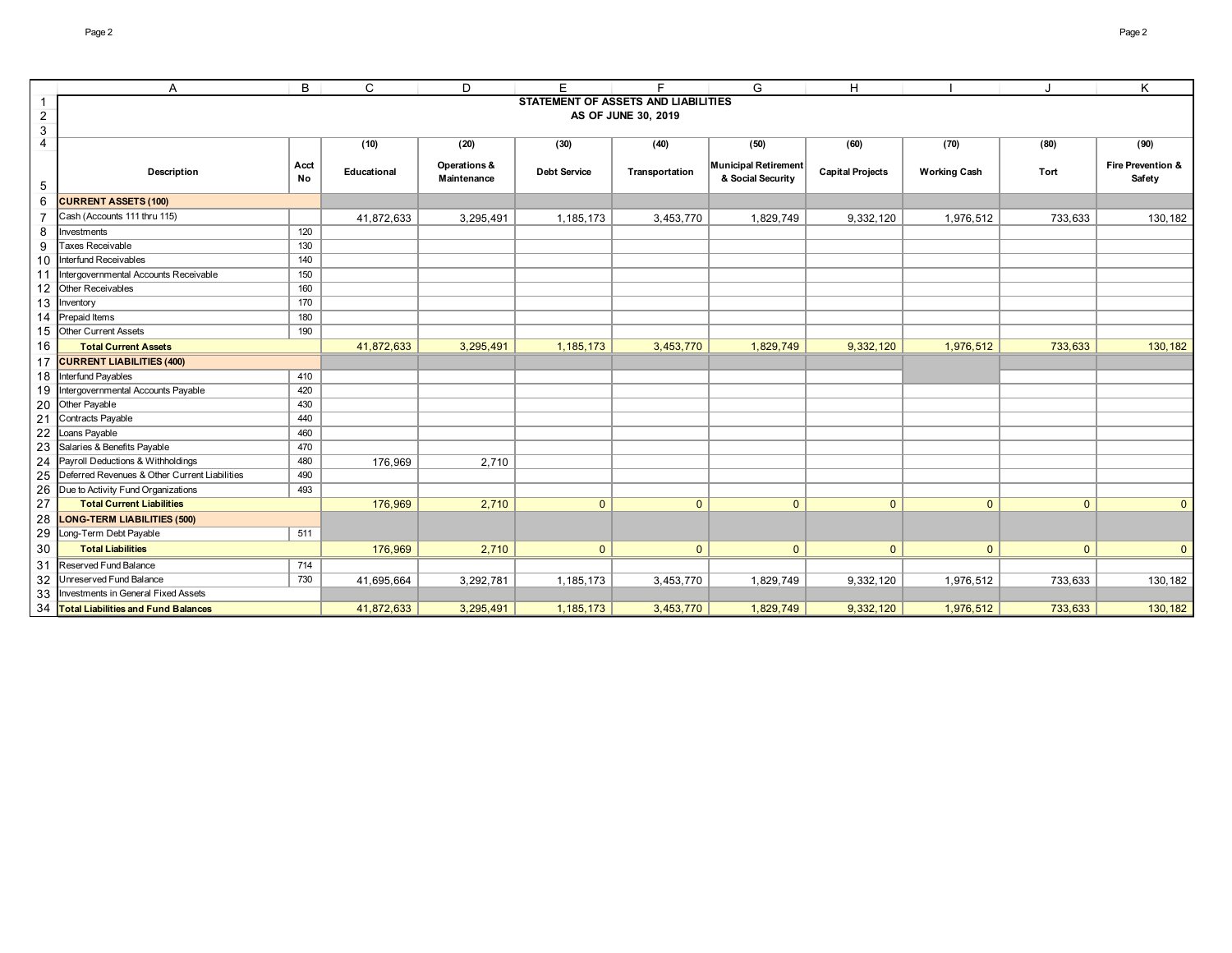|                | Α                                                                 | B    | C            | D            |                                                             |                | G                                                                                                | н                       |                     |              | K                            |
|----------------|-------------------------------------------------------------------|------|--------------|--------------|-------------------------------------------------------------|----------------|--------------------------------------------------------------------------------------------------|-------------------------|---------------------|--------------|------------------------------|
| 1              |                                                                   |      |              |              |                                                             |                | STATEMENT OF REVENUES RECEIVED/REVENUES, EXPENDITURES DISBURSED/EXPENDITURES, OTHER SOURCES/USES |                         |                     |              |                              |
| $\overline{a}$ |                                                                   |      |              |              | AND CHANGES IN FUND BALANCE - FOR YEAR ENDING JUNE 30, 2019 |                |                                                                                                  |                         |                     |              |                              |
| 3              |                                                                   |      |              |              |                                                             |                |                                                                                                  |                         |                     |              |                              |
| 4              |                                                                   |      | (10)         | (20)         | (30)                                                        | (40)           | (50)                                                                                             | (60)                    | (70)                | (80)         | (90)                         |
|                | <b>Description</b>                                                | Acct | Educational  | Operations & | <b>Debt Service</b>                                         | Transportation | <b>Municipal Retirement</b>                                                                      | <b>Capital Projects</b> | <b>Working Cash</b> | Tort         | <b>Fire Prevention &amp;</b> |
| 5              |                                                                   | No   |              | Maintenance  |                                                             |                | & Social Security                                                                                |                         |                     |              | Safety                       |
| 6              | <b>RECEIPTS/REVENUES</b>                                          |      |              |              |                                                             |                |                                                                                                  |                         |                     |              |                              |
| $\overline{7}$ | <b>Local Sources</b>                                              | 1000 | 50,466,395   | 4,813,251    | 3,743,849                                                   | 2,956,695      | 2,067,319                                                                                        | 297,028                 | 34,287              | 584,723      | 7,259                        |
|                | Flow-Through Received/Revenue from One District to Another        |      |              |              |                                                             |                |                                                                                                  |                         |                     |              |                              |
| 8              | <b>District</b>                                                   | 2000 |              |              |                                                             |                |                                                                                                  |                         |                     |              |                              |
| 9              | <b>State Sources</b>                                              | 3000 | 4,568,841    |              |                                                             | 1,932,222      |                                                                                                  |                         |                     |              |                              |
|                | 10 Federal Sources                                                | 4000 | 2,989,304    |              |                                                             |                |                                                                                                  |                         |                     |              |                              |
| 11             | <b>Total Direct Receipts/Revenues</b>                             |      | 58,024,540   | 4,813,251    | 3,743,849                                                   | 4,888,917      | 2,067,319                                                                                        | 297,028                 | 34,287              | 584,723      | 7,259                        |
| 12             | Rec./Rev. for "On Behalf" Payments                                | 3998 | 24,059,009   |              |                                                             |                |                                                                                                  |                         |                     |              |                              |
| 13             | <b>Total Receipts/Revenues</b>                                    |      | 82,083,549   | 4,813,251    | 3,743,849                                                   | 4,888,917      | 2,067,319                                                                                        | 297,028                 | 34,287              | 584,723      | 7,259                        |
| 14             | <b>DISBURSEMENTS/EXPENDITURES</b>                                 |      |              |              |                                                             |                |                                                                                                  |                         |                     |              |                              |
| 15             | Instruction                                                       | 1000 | 39,510,800   |              |                                                             |                | 852,284                                                                                          |                         |                     |              |                              |
| 16             | <b>Support Services</b>                                           | 2000 | 17,251,299   | 4,389,767    |                                                             | 3,709,079      | 945,388                                                                                          | 1,170,334               |                     | 386,703      | 723,567                      |
|                | 17 Community Services                                             | 3000 | 28,693       |              |                                                             |                | 330                                                                                              |                         |                     |              |                              |
| 18             | Payments to Other Districts & Govt Units                          | 4000 | 1,078,006    |              |                                                             |                |                                                                                                  |                         |                     |              |                              |
|                | 19 Debt Services                                                  | 5000 |              |              | 4,499,342                                                   |                |                                                                                                  |                         |                     |              |                              |
| 20             | <b>Total Direct Disbursements/Expenditures</b>                    |      | 57,868,798   | 4,389,767    | 4,499,342                                                   | 3,709,079      | 1,798,002                                                                                        | 1,170,334               |                     | 386,703      | 723,567                      |
| 21             | Disb./Expend. for "On Behalf" Payments                            | 4180 | 24,059,009   | $\mathbf{0}$ | $\mathbf{0}$                                                | $\mathbf{0}$   | $\Omega$                                                                                         |                         |                     | $\mathbf{0}$ | $\mathbf{0}$                 |
| 22             | <b>Total Disbursements/Expenditures</b>                           |      | 81,927,807   | 4,389,767    | 4,499,342                                                   | 3,709,079      | 1,798,002                                                                                        | 1,170,334               |                     | 386,703      | 723,567                      |
|                | Excess of Direct Receipts/Revenues Over (Under) Direct            |      |              |              |                                                             |                |                                                                                                  |                         |                     |              |                              |
| 23             | Disbursements/Expenditures                                        |      | 155,742      | 423,484      | (755, 493)                                                  | 1,179,838      | 269,317                                                                                          | (873, 306)              | 34,287              | 198,020      | (716, 308)                   |
| 24             | <b>Other Sources of Funds</b>                                     | 7000 |              | 9,804,457    |                                                             |                |                                                                                                  | 9,804,457               | 9,807,076           |              |                              |
| 25             | <b>Other Uses of Funds</b>                                        | 8000 |              | 9,804,457    |                                                             |                |                                                                                                  |                         | 9,804,457           |              |                              |
| 26             | <b>Total Other Sources/Uses of Funds</b>                          |      | $\mathbf{0}$ | $\mathbf{0}$ | $\mathbf{0}$                                                | $\mathbf{0}$   | $\mathbf{0}$                                                                                     | 9,804,457               | 2,619               | $\mathbf{0}$ | $\mathbf{0}$                 |
|                | Excess of Receipts/Revenues & Other Sources of Funds (Over/Under) |      |              |              |                                                             |                |                                                                                                  |                         |                     |              |                              |
|                | Expenditures/Disbursements & Other Uses of Funds                  |      |              |              |                                                             |                |                                                                                                  |                         |                     |              |                              |
| 27             |                                                                   |      | 155,742      | 423,484      | (755, 493)                                                  | 1,179,838      | 269,317                                                                                          | 8,931,151               | 36,906              | 198,020      | (716, 308)                   |
| 28             | Beginning Fund Balances - July 1, 2018                            |      | 41,539,922   | 2,869,297    | 1,940,666                                                   | 2,273,932      | 1,560,432                                                                                        | 400,969                 | 1,939,606           | 535,613      | 846,490                      |
| 29             | Other Changes in Fund Balances Increases (Decreases)              |      |              |              |                                                             |                |                                                                                                  |                         |                     |              |                              |
|                | 30 Ending Fund Balances June 30, 2019                             |      | 41,695,664   | 3,292,781    | 1, 185, 173                                                 | 3,453,770      | 1,829,749                                                                                        | 9,332,120               | 1,976,512           | 733,633      | 130,182                      |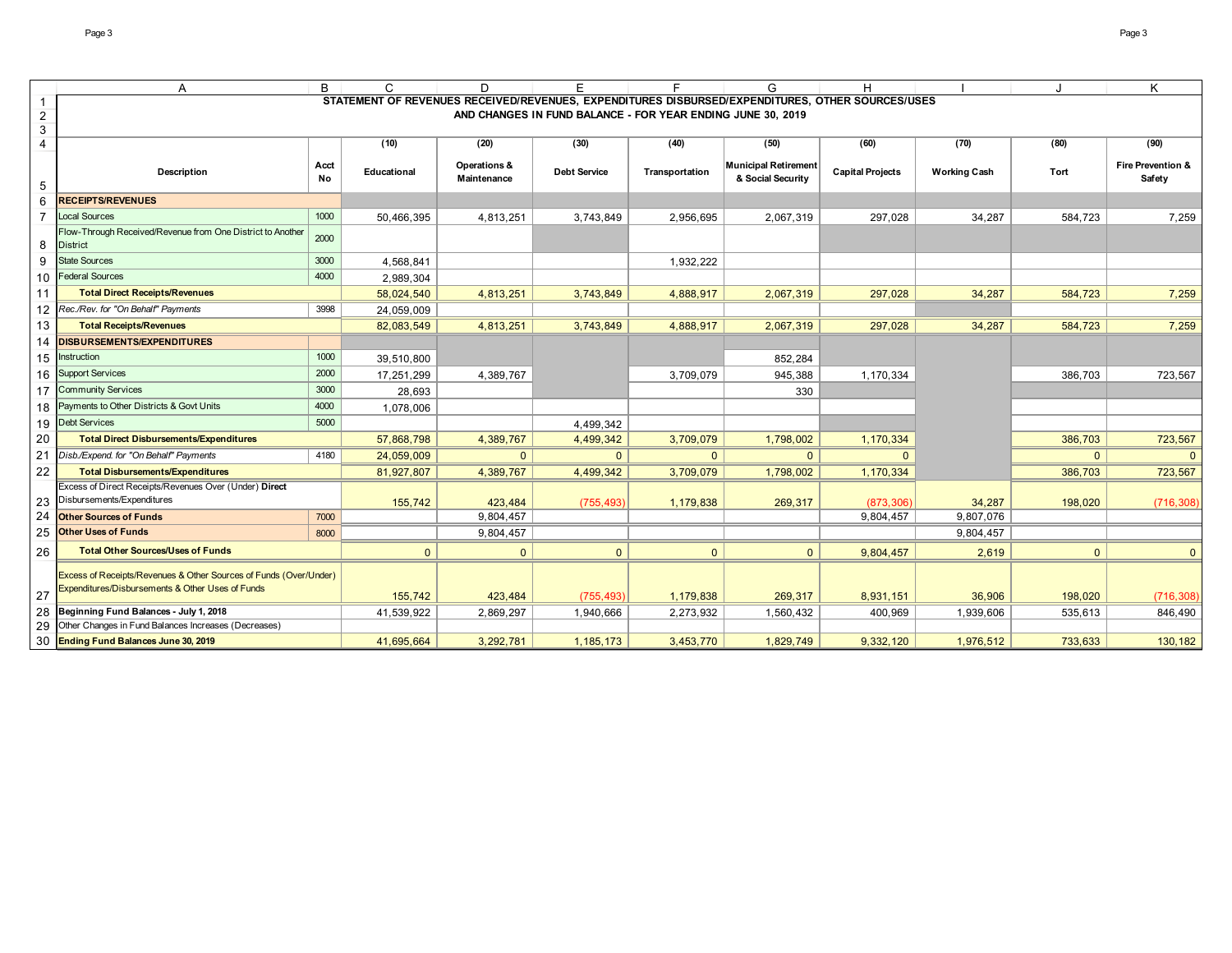|                | B                                         | C                                                                                                                                                                                                                              | D.   | E           |                                        | G                    | н                                                                        |                   |                         | K                 |          | м                           |
|----------------|-------------------------------------------|--------------------------------------------------------------------------------------------------------------------------------------------------------------------------------------------------------------------------------|------|-------------|----------------------------------------|----------------------|--------------------------------------------------------------------------|-------------------|-------------------------|-------------------|----------|-----------------------------|
|                |                                           |                                                                                                                                                                                                                                |      |             |                                        |                      | ANNUAL STATEMENT OF AFFAIRS SUMMARY FOR FISCAL YEAR ENDING JUNE 30, 2019 |                   |                         |                   |          |                             |
|                |                                           |                                                                                                                                                                                                                                |      |             |                                        |                      |                                                                          |                   |                         |                   |          |                             |
| $\overline{2}$ |                                           |                                                                                                                                                                                                                                |      |             |                                        |                      |                                                                          |                   |                         |                   |          |                             |
| 3              |                                           | The summary must be published in the local newspaper.                                                                                                                                                                          |      |             |                                        |                      |                                                                          |                   |                         |                   |          |                             |
| $\overline{4}$ |                                           |                                                                                                                                                                                                                                |      |             |                                        |                      |                                                                          |                   |                         |                   |          |                             |
|                |                                           | Copies of the detailed Annual Statement of Affairs for the Fiscal Year Ending June 30, 2019 will be available for public inspection in the school district/joint agreement administrative office by December 1, annually. Indi |      |             |                                        |                      |                                                                          |                   |                         |                   |          |                             |
| 5              | of Affairs should contact:                |                                                                                                                                                                                                                                |      |             |                                        |                      |                                                                          |                   |                         |                   |          |                             |
| 6              |                                           | <b>Glenview School District 34</b>                                                                                                                                                                                             |      |             | 1401 Greenwood Rd., Glenview, IL 60026 |                      |                                                                          | 847-998-5000      |                         | 8:00 AM - 4:00 PM |          |                             |
| 7              | School District/Joint Agreement Name      |                                                                                                                                                                                                                                |      |             | Address                                |                      |                                                                          | Telephone         |                         | Office Hours      |          |                             |
| 8              |                                           | Also by January 15, annually the detailed Annual Statement of Affairs for the Fiscal Year Ending June 30, 2019, will be posted on the Illinois State Board of Education's website@ www.isbe.net.                               |      |             |                                        |                      |                                                                          |                   |                         |                   |          |                             |
| $\sigma$       |                                           |                                                                                                                                                                                                                                |      |             |                                        |                      |                                                                          |                   |                         |                   |          |                             |
| 10<br>$\top$   |                                           | SUMMARY: The following is the Annual Statement of Affairs Summary that is required to be published by the school district/joint agreement for the past fiscal year.                                                            |      |             |                                        |                      |                                                                          |                   |                         |                   |          |                             |
| 12             |                                           | Statement of Operations as of June 30, 2019                                                                                                                                                                                    |      |             |                                        |                      |                                                                          |                   |                         |                   |          |                             |
|                |                                           |                                                                                                                                                                                                                                |      |             |                                        |                      |                                                                          | Municipal         |                         |                   |          |                             |
|                |                                           |                                                                                                                                                                                                                                |      | Educational | Operations &<br>Maintenance            | <b>Debt Services</b> | Transportation                                                           | Retirement/Social | <b>Capital Projects</b> | Working Cash      | Tort     | Fire Prevention &<br>Safety |
| 13             |                                           |                                                                                                                                                                                                                                |      |             |                                        |                      |                                                                          | Security          |                         |                   |          |                             |
| 14             | Local Sources                             |                                                                                                                                                                                                                                | 1000 | 50,466,395  | 4,813,251                              | 3,743,849            | 2,956,695                                                                | 2.067.319         | 297.028                 | 34.287            | 584.723  | 7.259                       |
| 15             | <b>Another District</b>                   | Flow-Through Receipts/Revenues from One District to                                                                                                                                                                            | 2000 |             |                                        |                      |                                                                          |                   |                         |                   |          |                             |
| 16             | <b>State Sources</b>                      |                                                                                                                                                                                                                                | 3000 | 4.568.841   |                                        | $\Omega$             | 1,932,222                                                                |                   | $\Omega$                | $\Omega$          | $\Omega$ |                             |
| 17             | <b>Federal Sources</b>                    |                                                                                                                                                                                                                                | 4000 | 2.989.304   |                                        |                      |                                                                          |                   |                         |                   |          |                             |
| 18             | <b>Total Direct Receipts/Revenues</b>     |                                                                                                                                                                                                                                |      | 58,024,540  | 4,813,251                              | 3,743,849            | 4,888,917                                                                | 2,067,319         | 297,028                 | 34,287            | 584,723  | 7,259                       |
| 19             |                                           | <b>Total Direct Disbursements/Expenditures</b>                                                                                                                                                                                 |      | 57,868,798  | 4,389,767                              | 4,499,342            | 3,709,079                                                                | 1,798,002         | 1,170,334               |                   | 386,703  | 723,567                     |
|                | Other Sources/Uses of Funds               |                                                                                                                                                                                                                                |      |             |                                        |                      |                                                                          |                   | 9.804.457               | 2.619             |          |                             |
| 20<br>21       | Beginning Fund Balances - July 1, 2018    |                                                                                                                                                                                                                                |      | 41,539,922  | 2,869,297                              | 1,940,666            | 2,273,932                                                                | 1,560,432         | 400,969                 | 1,939,606         | 535,613  | 846,490                     |
| 22             | Other Changes in Fund Balances            |                                                                                                                                                                                                                                |      |             |                                        |                      |                                                                          |                   |                         |                   |          |                             |
|                |                                           |                                                                                                                                                                                                                                |      | 41,695,664  | 3,292,781                              | 1, 185, 173          | 3,453,770                                                                | 1,829,749         | 9,332,120               | 1,976,512         | 733,633  | 130,182                     |
| 23             | <b>Ending Fund Balances June 30, 2019</b> |                                                                                                                                                                                                                                |      |             |                                        |                      |                                                                          |                   |                         |                   |          |                             |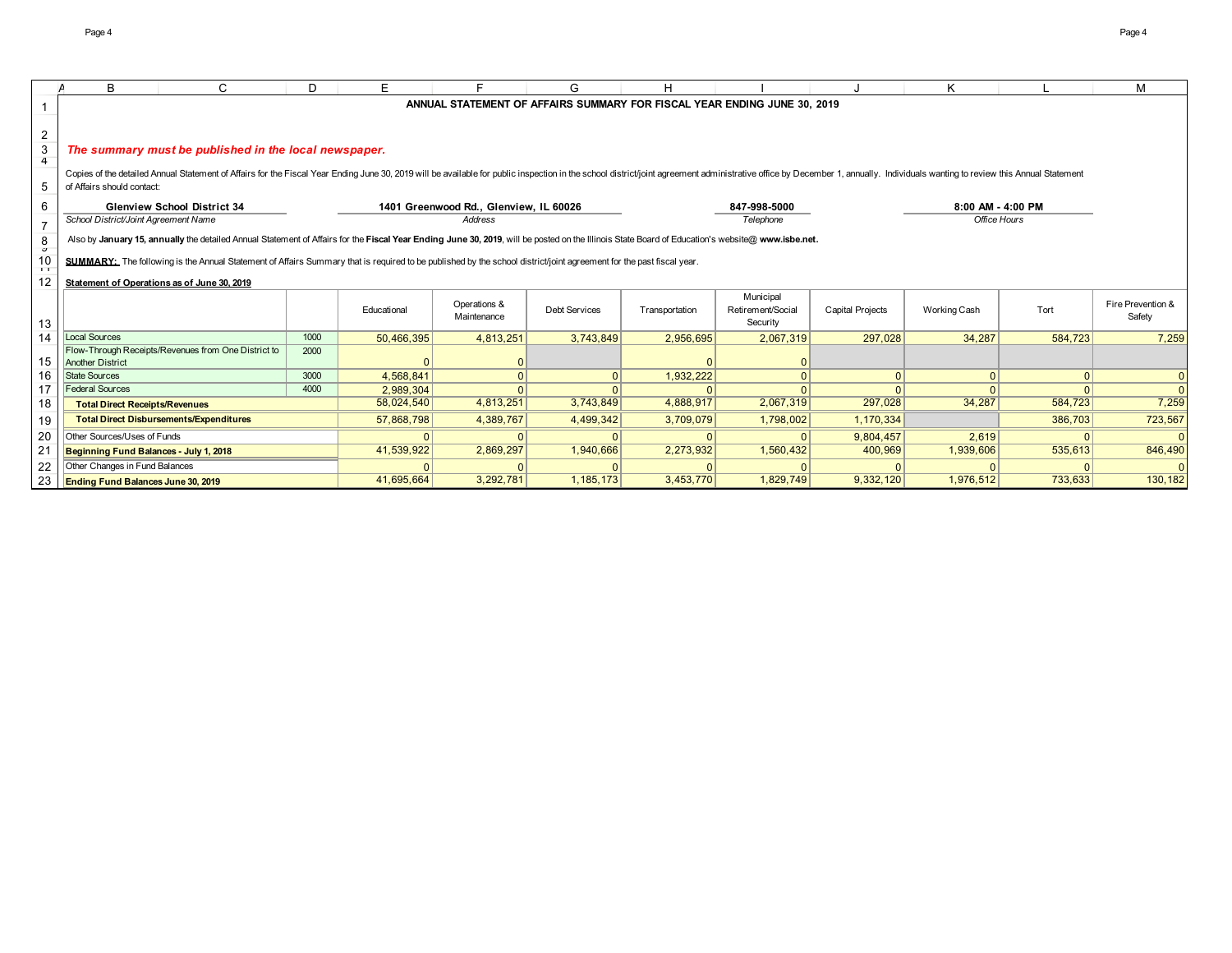| В                                            | С                                                                                 | D                                                                                           | Ε                               | F                               |
|----------------------------------------------|-----------------------------------------------------------------------------------|---------------------------------------------------------------------------------------------|---------------------------------|---------------------------------|
|                                              |                                                                                   | SALARY SCHEDULE OF GROSS PAYMENTS FOR CERTIFICATED PERSONNEL AND NON-CERTIFICATED PERSONNEL |                                 |                                 |
|                                              |                                                                                   |                                                                                             |                                 |                                 |
|                                              | This listing must be published in the local newspaper, sent to ISBE, and retained |                                                                                             |                                 |                                 |
|                                              | within your district/joint agreement administrative office for public inspection. |                                                                                             |                                 |                                 |
| Glenview School District 34                  |                                                                                   |                                                                                             |                                 |                                 |
| 05-016-0340-04                               |                                                                                   |                                                                                             |                                 |                                 |
|                                              |                                                                                   |                                                                                             |                                 |                                 |
| <b>GROSS PAYMENT FOR CERTIFIDE PERSONNEL</b> |                                                                                   |                                                                                             |                                 |                                 |
|                                              |                                                                                   |                                                                                             |                                 |                                 |
|                                              |                                                                                   |                                                                                             |                                 |                                 |
| Salary Range: Less Than \$25,000             | Salary Range: \$25,000 - \$39.999                                                 | Salary Range: \$40,000 - \$59,999                                                           | Salary Range: 60,000 - \$89,999 | Salary Range: \$90,000 and over |
| CAPADONA, CARLY A                            | COLE, KATHERINE K                                                                 | <b>ACHTMAN, KAREN</b>                                                                       | ABRAM, DIANE M                  | ALLEN, ELIZABETH D              |
| CORDER, STACIE B                             | CUTLER, TROY                                                                      | ANSELMO, GEENA M                                                                            | ADAMS, JESSICA NOELLE           | ANDREWS, PAULETTE               |
| FOERSTER, ALLISON P                          | GRADY, ESTEFANIA                                                                  | BABCOCK, KIM ANDREW                                                                         | ADESUYI-DADA, DEWANNA S         | ARONOW, NATALIE A               |
| GOLLBERG, ARTHUR ROBERT                      | HAGESTAD, MAURA A                                                                 | BAILEY, NAOMI E                                                                             | ALONZI, MARY S                  | ASTORINO, ELISSA C              |
| GROESCH, WENDY L                             | HALPERIN, LAUREN M                                                                | BANSBERG, CLAIRE                                                                            | AMADEN, KARIN L                 | BECK, KATHLEEN M                |
| HINES, LINDSAY LE BEAU                       | HOFFMAN-JUNK, MEGAN                                                               | <b>BERLAGE, FAYE</b>                                                                        | ANTZIS, LISA S                  | BERICHON, EILEEN MINOGUE        |
| <b>HOGG, COLLEEN</b>                         | KOOB, MARISA L                                                                    | BORKOWSKI, EMILY T                                                                          | ARENS, TOMMIE JO                | BERLIN, JUDITH E                |
| JOHNSON, ERICA                               | LAFFERTY, CHALICE E                                                               | BOSCO, LAUREN P                                                                             | ATLAS, RACHEL F                 | <b>BIRSA, BETH M</b>            |
|                                              | <b>MERRITT, SARAH R</b>                                                           | BRADLEY, LEIA M                                                                             | <b>BAILEY, COLIN</b>            | <b>BOCZEK, JULIE A</b>          |
|                                              | MONTESANO, PATRICIA                                                               | BRANSKY, KAYLA                                                                              | <b>BANAS, DAVID G</b>           | BOLOTIN, LINDA M                |
|                                              | O'BRIEN, ASHLEY L                                                                 | BROTTMAN, SAMANTHA                                                                          | BARAD, JULIE                    | BROWN, LINDA DIANE              |
|                                              | ROTHSCHILD, ALLISON E                                                             | <b>BROWN, MELISSA APPEL</b>                                                                 | BAUER, JENNA L                  | BROWN, REBECCA J                |
|                                              | SKOGSBAKKEN, KELLY T                                                              | BRYNWOOD, CARYN                                                                             | BEAUREGARD, LEANNE E            | CACERES, KRISTIN M              |
|                                              |                                                                                   | BURGETT, EMILY E                                                                            | BELL, SUSANNE E                 | CARTER, KATHLEEN M              |
|                                              |                                                                                   | <b>BURNS, KATHLEEN</b>                                                                      | BERGERON, JENNIFER K            | CIURUS MAJOR, GENEE             |
|                                              |                                                                                   | CAPUTO, NINA                                                                                | BERGMANN, LAILA                 | CLARKE, SUSAN P                 |
|                                              |                                                                                   | CARACCI, ELEANORA                                                                           | BERGSTROM, JENNIFER C           | COHEN, PATRICIA R               |
|                                              |                                                                                   | CARDENAS, DEYANIRA                                                                          | BEYER, SABINA                   | CONSIDINE, KIRSTEN J            |
|                                              |                                                                                   | CARLIN, JULIE A                                                                             | BILLER, CECILIA J               | CZERWIONKA, KATHLEEN L          |
|                                              |                                                                                   | CARLSON, OLGA                                                                               | <b>BRATKO, KACIE M</b>          | DAVIDSON, RACHEL S              |
|                                              |                                                                                   | CHOW, KATIE M                                                                               | BRONSKI, JENNIFER E             | DAVITZ, HELENE L                |
|                                              |                                                                                   | CORTES, MILDRED                                                                             | BROWN, AMI M                    | DELLI, DANE A                   |
|                                              |                                                                                   | CUARESMA, JESSICA                                                                           | CAPLAN PIERCE, MARA B           | DIBIASO, WENDY M                |
|                                              |                                                                                   | DAHLQUIST, MALLORY J                                                                        | CARLSON, RACHAEL C              | DOBIAS, SUSAN M                 |
|                                              |                                                                                   | DAHMER, KAITLYN                                                                             | CEPRNICH, NATALIE L             | DOETSCH, CARYL C                |
|                                              |                                                                                   | DAVIES, ERIKA                                                                               | CHAMPNEY, KRISTY                | DORKEN, KEVIN M                 |
|                                              |                                                                                   | DREYER, AMY C                                                                               | CHAVEZ, ARGELIA                 | DORKEN, LINDA M                 |
|                                              |                                                                                   | DURNING, KRISTEN P                                                                          | CHOO, JUNG                      | DOWNEY, LISA M                  |
|                                              |                                                                                   | FEIGER, MELISSA L                                                                           | CHRUL, MICHELLE B               | DZIANOTT, MAREK                 |
|                                              |                                                                                   | FINER, EDEN A                                                                               | CHUN, MICHELLE M                | EHRESMAN, ANDY L                |
|                                              |                                                                                   | FREELEY, MEGAN L                                                                            | CISKE, DANAE                    | ENGLE, BRIAN M                  |
|                                              |                                                                                   | FREER, MANDY L                                                                              | COLLINS-DOWDEN, MICHAEL J       | FRIEDMAN, ERIK D                |
|                                              |                                                                                   | FRIED, JAMIE G                                                                              | CONE, KRISTEN G                 | GEAN, LAURA J                   |
|                                              |                                                                                   | FRUTIG, YELENA                                                                              | CRANE, KATRINA H                | GERAGHTY, MARY P                |
|                                              |                                                                                   | GALE, MARTHA                                                                                | DANNO, DANIELLE                 | GRECO, AMY                      |
|                                              |                                                                                   | GARDNER, JOHN J                                                                             | DERNULC, HEATHER A              | GROSSMAN, RACHEL B              |
|                                              |                                                                                   | GELWICKS, AMANDA                                                                            | DORAN, DANA A                   | HAMILTON, KATHLEEN A            |
|                                              |                                                                                   | GERLACH, MELANIE                                                                            | DUEL, SUZANNE E                 | HAUSMAN, VALERIE N              |
|                                              |                                                                                   | GHORBANI, MOLLY L                                                                           | DUNHAM, JOSHUA                  | HENRY, PENNY A                  |
|                                              |                                                                                   | GINIS, EMMANUEL G                                                                           | EISEMAN, SAMANTHA R             | <b>HOLCOMB, MARK</b>            |
|                                              |                                                                                   | GLASSNER, ROBERT D                                                                          | EVANS, TALIA                    | HOLT-TURNER, ILENE              |
|                                              |                                                                                   | GLEYZER, MONICA                                                                             | FECAROTTA, MICHELE K            | HOPKINS, HEATHER M              |
|                                              |                                                                                   | GREENBERG, KRISTIN N                                                                        | FELMAN, JENNIFER ROSEN          | JASONOWICZ, THERESA M           |
|                                              |                                                                                   | GREINER, SHERYLL                                                                            | FEYERER, NORA A                 | KABAT, NANCY A                  |
|                                              |                                                                                   | GRODECKI, KATHRYN                                                                           | FISCHER, JEREMY L               | KAIZ, JASON M                   |
|                                              |                                                                                   | HA, SEUNG-HEE                                                                               | FREIDAG, MARGARITA C            | KALKOUNOS, KATEY M              |
|                                              |                                                                                   | HARRIS, LAURA                                                                               | FRESEN, SHARON K                | KELLEY, SEAN M                  |
|                                              |                                                                                   | HARVEY, KATHRYN                                                                             | FRIEDMAN, JENNIFER M            | KELLEY, TRACEY M                |
|                                              |                                                                                   | HARWELL, SARA                                                                               | FUNKE, LISA M                   | KEMPER, JACQUELINE R            |
|                                              |                                                                                   | HENNESSY-SEGUIN, MEGAN L                                                                    | GARGULA, HAYLEY                 | KENNEALLY, GERIA                |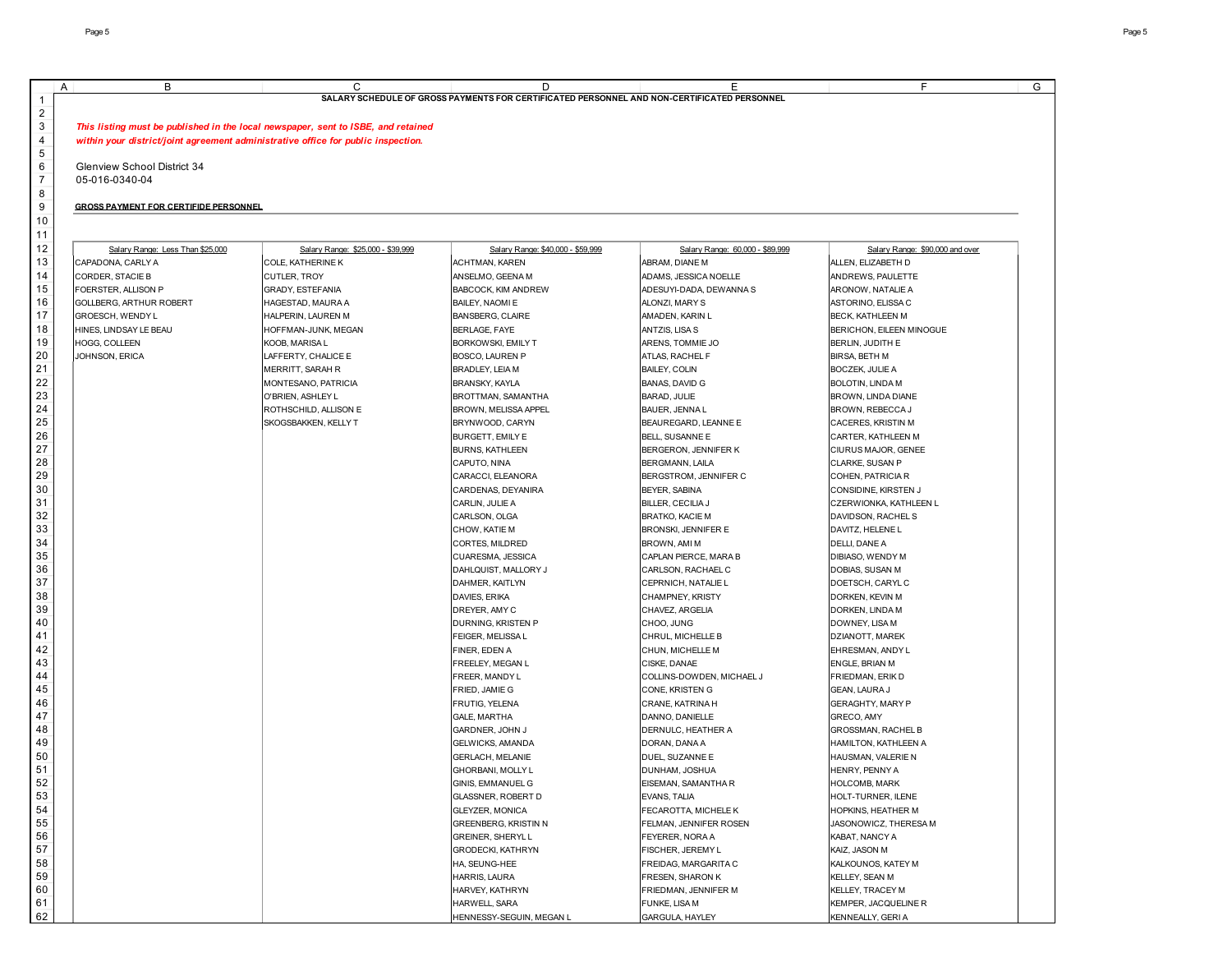| A   | B | C | D                             | Ε                       | F                            | G |
|-----|---|---|-------------------------------|-------------------------|------------------------------|---|
| 63  |   |   | HIRSCHFELD, JUDD              | GEBHARDT, SARAH         | KIM, JOANNE HJ               |   |
| 64  |   |   | HOERR, GRANT                  | GERDING, CLARE MARY     | KIM, RAQUEL A                |   |
|     |   |   |                               |                         |                              |   |
| 65  |   |   | HOYLAND, MARY D               | GINIS, EVA N            | KOLBER, DAVID E              |   |
| 66  |   |   | <b>IKHNANA, STELLA</b>        | GLIM, ZACHARY P         | KORITA, DIONNE B             |   |
| 67  |   |   | JOAQUIN, MA. AURORA           | GOLDBERG, MAXI LYN      | LAGOS, CHRISTINE I           |   |
| 68  |   |   | JOHNSON, JUSTIN               | GRAMMAS, DINA           | LAPPING, KARYN B             |   |
| 69  |   |   | KAISER, EVE                   | GREENE, ALLISON H       | LARSON-HOYE, LISA A          |   |
| 70  |   |   | KECK, RACHEL A                | GRUNSTAD, JESSICA M     | LEINBACH, BRUCE A            |   |
| 71  |   |   |                               |                         |                              |   |
|     |   |   | KILGALLON, BRIANNE C          | GUINAN, JILLIENNE       | LEIRAN, HARMONY C            |   |
| 72  |   |   | KIM, JEANNE                   | HAGIST, CECILIA         | LEWIS, NICOLE J              |   |
| 73  |   |   | KOWALKE, ALYSE M              | HANSON, MARNI           | LINDNER, RHONDA L            |   |
| 74  |   |   | KROEZE, KRISTIN M             | HARNER, KEVIN           | MAHONEY, CLARE C             |   |
| 75  |   |   | LEDERMAN, HANNAH E            | HATFIELD, KRISTA N      | MAHONY, JEAN B               |   |
| 76  |   |   | LIBERATI, MELISSA             | HEGER, STACEY L         | MARIANO, DOMINIC S           |   |
| 77  |   |   | LINK, JEAN N                  |                         |                              |   |
|     |   |   |                               | HEILWAGEN, COLLEEN L    | MATZKIN, ELLEN B             |   |
| 78  |   |   | MAGID, STEPHANIE M            | HEMBREE, ANGELA         | MCINTYRE, SHARON M           |   |
| 79  |   |   | MALNOR, CAROLINE              | HENDERSON, JENNIFER J   | MILLER, ERIC M               |   |
| 80  |   |   | MARFISE, KELLY L              | HENNING, SARA K         | MORRIS, JEFFREY L            |   |
| 81  |   |   | MASA, LAURA DAWN              | HOCK, JULIE C           | NANUS, GWYN E                |   |
| 82  |   |   | MAYER, ANDREW R               | <b>HOEFT, PATRICK M</b> | NAULTY, ELIZABETH            |   |
| 83  |   |   | MIES, KATIE E                 | HOFFER, ADRIENNES       | NEKOLA, LAURA L              |   |
|     |   |   |                               |                         |                              |   |
| 84  |   |   | MILLER, ELIZABETH K           | HOGENDORP, MELISSA L    | NITZ, DARYL A                |   |
| 85  |   |   | MILLER, SHIRLEY               | HOWARD, ANGELA M        | NOONAN, AMY H                |   |
| 86  |   |   | MISCINSKI, RIDLEY             | IANNOTTI, LAURA K       | NORBERG JR, WILLIAM G        |   |
| 87  |   |   | MOCOGNI, SARA J               | JANSEN, DAWN L          | NUDELMAN, PAUL A             |   |
| 88  |   |   | MORGAN, KATHERINE             | JORGENSON, JENNIFER A   | O'CONNOR, EMILY L            |   |
| 89  |   |   | MOUNT, ANGELINA N             | KALTAKIS, ANASTASIA     | PLESZKUN, ELIZABETH T        |   |
|     |   |   |                               |                         |                              |   |
| 90  |   |   | NITTI, FLORINDA F             | KAWA, JENNIFER A        | POEHLMANN, DEBRA ANN         |   |
| 91  |   |   | O'HARA, KELLY A               | KEEFE, MEGAN M          | POLONSKY, DANIEL G           |   |
| 92  |   |   | OLSON, KAREN                  | KELEHER, JESSICA        | PUETZ, PATRICIA H            |   |
| 93  |   |   | ORBON, KATHRYN A              | <b>KELLER, ALISON</b>   | RASOF, ELLEN G               |   |
| 94  |   |   | OSBORNE, ANNE F               | KIERONSKI, JASON S      | REATHERFORD, ALLISON R COHEN |   |
| 95  |   |   | OSTMAN, MICHELLE L            | KIRSCH, AMANDA          | REHFELDT, JASON D            |   |
|     |   |   |                               |                         |                              |   |
| 96  |   |   | PARKER, JENNIFER B            | KONIECZKA, KATHRYN M    | RICH, BRANDON T              |   |
| 97  |   |   | PARTYKA, JULIE LYNN           | KRUEGER, ALISSA M       | RICHTER, MARK A              |   |
| 98  |   |   | PAWLICKI, KATHERINE A         | KUBIT, HEATHER A        | ROSS-MERIDITH, NANETTE L     |   |
| 99  |   |   | PETERSON, KALEY               | KUDIA, ANTHONY T        | ROTTMAN, FRANK JAMES         |   |
| 100 |   |   | PICCIRILLO, CHRISTINA L       | LANDSMAN, MARLA J       | SALKOVER, SANDRA L           |   |
| 101 |   |   | PRESSLAK, AMANDA L            | LAPKUS, JESSICA M       | SARASIN, KAREN J             |   |
| 102 |   |   | REITMAN, HEIDI S              |                         | SCHNARR, GRETCHEN            |   |
|     |   |   |                               | LAPPE, ERIN E           |                              |   |
| 103 |   |   | RICHARDSON, SANDRA            | LARENAS, STEVEN F       | SCHWARTZWALD, KAREN R        |   |
| 104 |   |   | ROBINETTE, KATHRYN A          | LATTANZIO, DOREE J      | SHEFLER, STEFANIE            |   |
| 105 |   |   | ROSADO, SUSANNAH C            | LAWRIW, KEELEY          | SHINER, DINA J               |   |
| 106 |   |   | RUSSELL, DREW C               | LEE, SE CHIN            | SHINSKY, BARRIE A            |   |
| 107 |   |   | RUSSELL, EMMA C               | LEINO, MEGAN            | SHULTZ, THERESE M            |   |
| 108 |   |   | SCHILTZ, GRETCHEN R           | LEISTER, PAMELA J       | SILVERMAN, MATTHEW A         |   |
|     |   |   |                               |                         |                              |   |
| 109 |   |   | SERVE, TRACEY A               | LEVING, ELLEN U         | SMELTEKOP, PAULA             |   |
| 110 |   |   | SHAHBAZ, ILBRA                | LEY, JOHN D             | SNEIDER, SUSAN               |   |
| 111 |   |   | SHAPIRO, KELSEY               | LINDELL, CORTNEY R      | STERN, FELICIA B             |   |
| 112 |   |   | SHARE, SARAH                  | LORD, KELLY A           | STEWART, SELENE M            |   |
| 113 |   |   | SILBERMAN-RISSIEN, BRITTANY B | LUEDER, COLLEEN         | SUNG, S JEANNIE              |   |
| 114 |   |   |                               |                         |                              |   |
|     |   |   | SILCROFT, CARLY               | LUNDGREN, ELIZABETH A   | THORNE, ALLYSON C            |   |
| 115 |   |   | SIMO, REBECCA A               | MACDONALD, HEATHER      | TRACZ, LORI                  |   |
| 116 |   |   | SMALLWOOD, MARISSA N          | MALATESTA, KENNETH A    | TROWBRIDGE, KATRINA K        |   |
| 117 |   |   | STANTON, KATHLEEN             | MARCOTTE, LORIANNE M    | TSUCHIYA, MADELEINE K        |   |
| 118 |   |   | STANTON, MAURA                | MARGOLIS, EVA M         | VAN SOMEREN SMITH, ELLEN     |   |
| 119 |   |   | STELLA, KARI                  | MARKOWSKI, LAURA        | VENA, HELENA                 |   |
| 120 |   |   | STOLAR, JOSIP                 |                         |                              |   |
|     |   |   |                               | MEISTER, KARIN          | WADE, MARGARET J             |   |
| 121 |   |   | STOLTZ, EDWARD F              | MERKEY, MOLLY E         | WALSH, LISA HILD             |   |
| 122 |   |   | THOMASSON, MARGARET ROSE K    | MERVIS, SARA            | WEISBART, VICTORIA M         |   |
| 123 |   |   | TOMPKINS, TARANEH L           | MILLER, KRISTI L        | WILLIAMS, KIMBERLY ANNE      |   |
| 124 |   |   | TRIBBETT, EMILY               | MITAS, ANASTASIA D      | WOLFE, PATRICIA J            |   |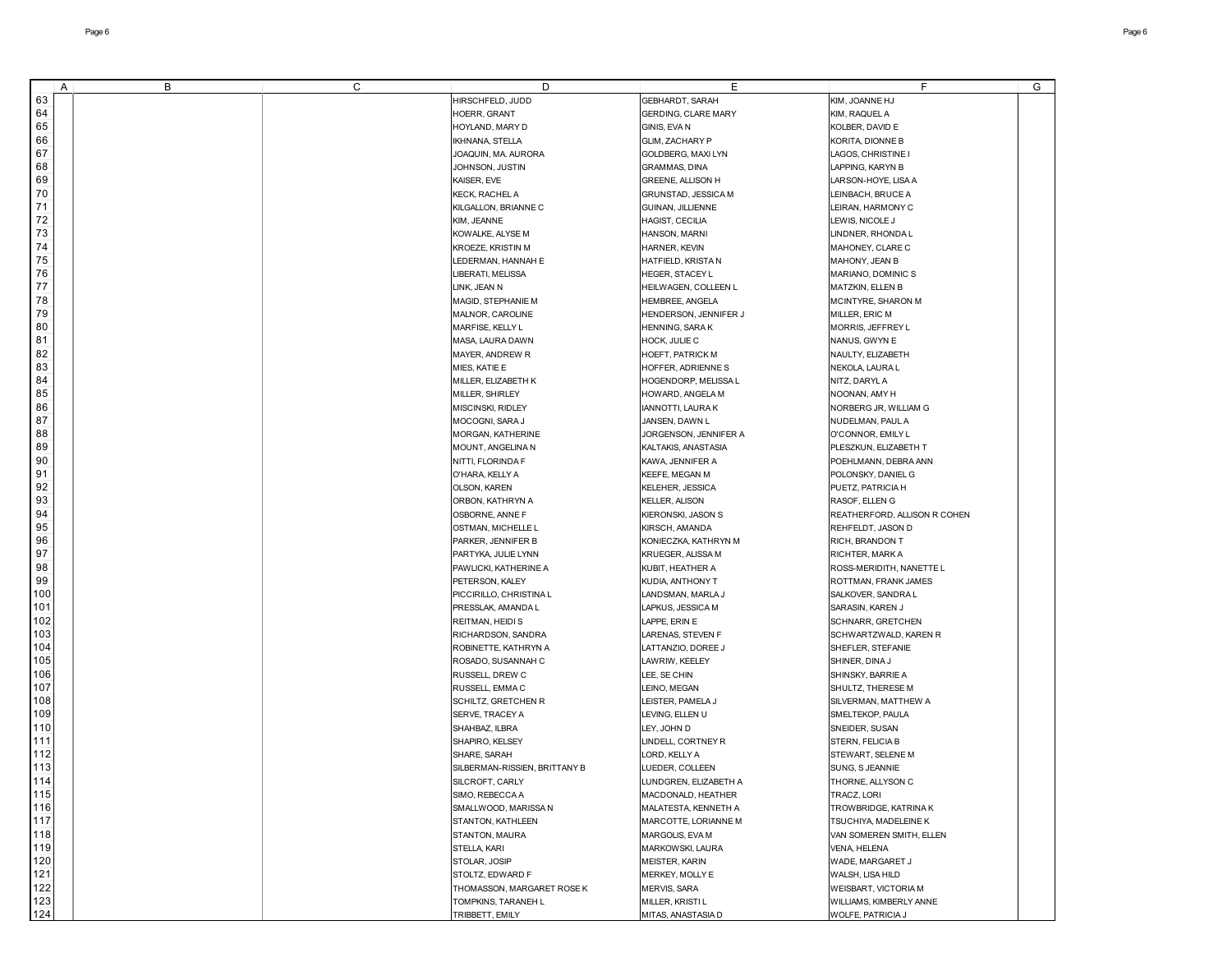|     | A | В | C | D                    | Е                       | F                 | G |
|-----|---|---|---|----------------------|-------------------------|-------------------|---|
| 125 |   |   |   | TRIPPLE, JULIANNE L  | MONTI, BRENDA           | YACKER, JUDITH G  |   |
| 126 |   |   |   | UBIK, ASHLEY         | MOON, KATRINA A         | ZELLMANN, SCOTT D |   |
| 127 |   |   |   |                      |                         |                   |   |
|     |   |   |   | VITACCO, MATTHEW J   | MORLEY, MARY KATHRYN    | ZIMMER, SUSAN R   |   |
| 128 |   |   |   | WAINER, RONALD       | MUNOZ-VOEGTLE, MARIA    |                   |   |
| 129 |   |   |   | WARD, AMY R          | MUSSLEWHITE, SUSAN A    |                   |   |
| 130 |   |   |   | WARD, EMILY          | NANAVATI, PAYAL K       |                   |   |
| 131 |   |   |   | WELSH, SHANNON M     | NATHAUS, ELISABETH D    |                   |   |
| 132 |   |   |   | WHITE, AMANDA R      |                         |                   |   |
|     |   |   |   |                      | NELLIS, JESSICA A       |                   |   |
| 133 |   |   |   | WHITFORD, JEAN M     | NELSON, JENNIFER L      |                   |   |
| 134 |   |   |   | WILEY, CAROLINE      | NORDINI, LISA N         |                   |   |
| 135 |   |   |   | WILHELM, KATHERINE C | O'MALLEY, MAUREEN D     |                   |   |
| 136 |   |   |   | WILK, ALEXIS M       | O'SULLIVAN, COURTNEY    |                   |   |
| 137 |   |   |   | WILKERSON, NICOLE    | OBEDIAH-BERLIN, NINA    |                   |   |
| 138 |   |   |   |                      |                         |                   |   |
|     |   |   |   | WILSON, JOBETH C     | ORONI, LAURA M          |                   |   |
| 139 |   |   |   | WILSON, STEVEN       | PAGAC, DAVID L          |                   |   |
| 140 |   |   |   | WONG, JESSICA        | PARTAKER, ERIN G        |                   |   |
| 141 |   |   |   |                      | PERKINS, BROOKE         |                   |   |
| 142 |   |   |   |                      | PERONA ALBRECHT, MAILA  |                   |   |
| 143 |   |   |   |                      | PIECZONKA, DIANA        |                   |   |
| 144 |   |   |   |                      |                         |                   |   |
|     |   |   |   |                      | PINSON, AMY K           |                   |   |
| 145 |   |   |   |                      | POTTER, AUTUMN M        |                   |   |
| 146 |   |   |   |                      | POULAKOS, PAULINE       |                   |   |
| 147 |   |   |   |                      | PRAWER-STOCK, MELINDA J |                   |   |
| 148 |   |   |   |                      | PUCCIARELLO, KYLE       |                   |   |
| 149 |   |   |   |                      | RAZA, ZAHRA L           |                   |   |
|     |   |   |   |                      |                         |                   |   |
| 150 |   |   |   |                      | RHODES, ELIZABETH       |                   |   |
| 151 |   |   |   |                      | RICHARDS, SARAH         |                   |   |
| 152 |   |   |   |                      | RISTOW, DAVID           |                   |   |
| 153 |   |   |   |                      | ROBERTS, PRESTON L      |                   |   |
| 154 |   |   |   |                      | RODRIGUEZ, OSCAR        |                   |   |
| 155 |   |   |   |                      | ROY, ANDREW S           |                   |   |
|     |   |   |   |                      |                         |                   |   |
| 156 |   |   |   |                      | SANDIFORD, MARGARET     |                   |   |
| 157 |   |   |   |                      | SCHACK, JENNIFER I      |                   |   |
| 158 |   |   |   |                      | SCHOBER, LINDA C        |                   |   |
| 159 |   |   |   |                      | SHEIN, MERLE            |                   |   |
| 160 |   |   |   |                      | SHELLARD, DEBORAH       |                   |   |
| 161 |   |   |   |                      | SHONK, CARRIE E         |                   |   |
| 162 |   |   |   |                      |                         |                   |   |
|     |   |   |   |                      | SIEGEL, JODY            |                   |   |
| 163 |   |   |   |                      | SIMENSON, JEANETTE R    |                   |   |
| 164 |   |   |   |                      | SIMKINS, TRACY G        |                   |   |
| 165 |   |   |   |                      | SLATER, TAMARA          |                   |   |
| 166 |   |   |   |                      | SMITH, SUSAN C          |                   |   |
| 167 |   |   |   |                      | SO, AUDREY C            |                   |   |
| 168 |   |   |   |                      | SPINA, CARLY M          |                   |   |
|     |   |   |   |                      |                         |                   |   |
| 169 |   |   |   |                      | SPRECKMAN, SUSAN L      |                   |   |
| 170 |   |   |   |                      | STEIGER, SARAH E        |                   |   |
| 171 |   |   |   |                      | STOKES, MICHAELA        |                   |   |
| 172 |   |   |   |                      | STORRIE, ESTHER         |                   |   |
| 173 |   |   |   |                      | STREJC, LAURA B         |                   |   |
| 174 |   |   |   |                      | STRENING JR, MICHAEL C  |                   |   |
|     |   |   |   |                      |                         |                   |   |
| 175 |   |   |   |                      | SULAK, LISA D           |                   |   |
| 176 |   |   |   |                      | SWANSON, EMILY K        |                   |   |
| 177 |   |   |   |                      | TAKATA, BARBARA A       |                   |   |
| 178 |   |   |   |                      | TAPIA, MARY K           |                   |   |
| 179 |   |   |   |                      | TERRANOVA, LISA M       |                   |   |
| 180 |   |   |   |                      | UHLER, LILLIAN Z        |                   |   |
| 181 |   |   |   |                      |                         |                   |   |
|     |   |   |   |                      | <b>VICKERS, LARA</b>    |                   |   |
| 182 |   |   |   |                      | VIRLAS, ALEXANDRA M     |                   |   |
| 183 |   |   |   |                      | VOGEL, MATTHEW D        |                   |   |
| 184 |   |   |   |                      | VON DE BUR, KRISTINE    |                   |   |
| 185 |   |   |   |                      | WARREN, CINDY M         |                   |   |
| 186 |   |   |   |                      | WEALE, SARAH K          |                   |   |
|     |   |   |   |                      |                         |                   |   |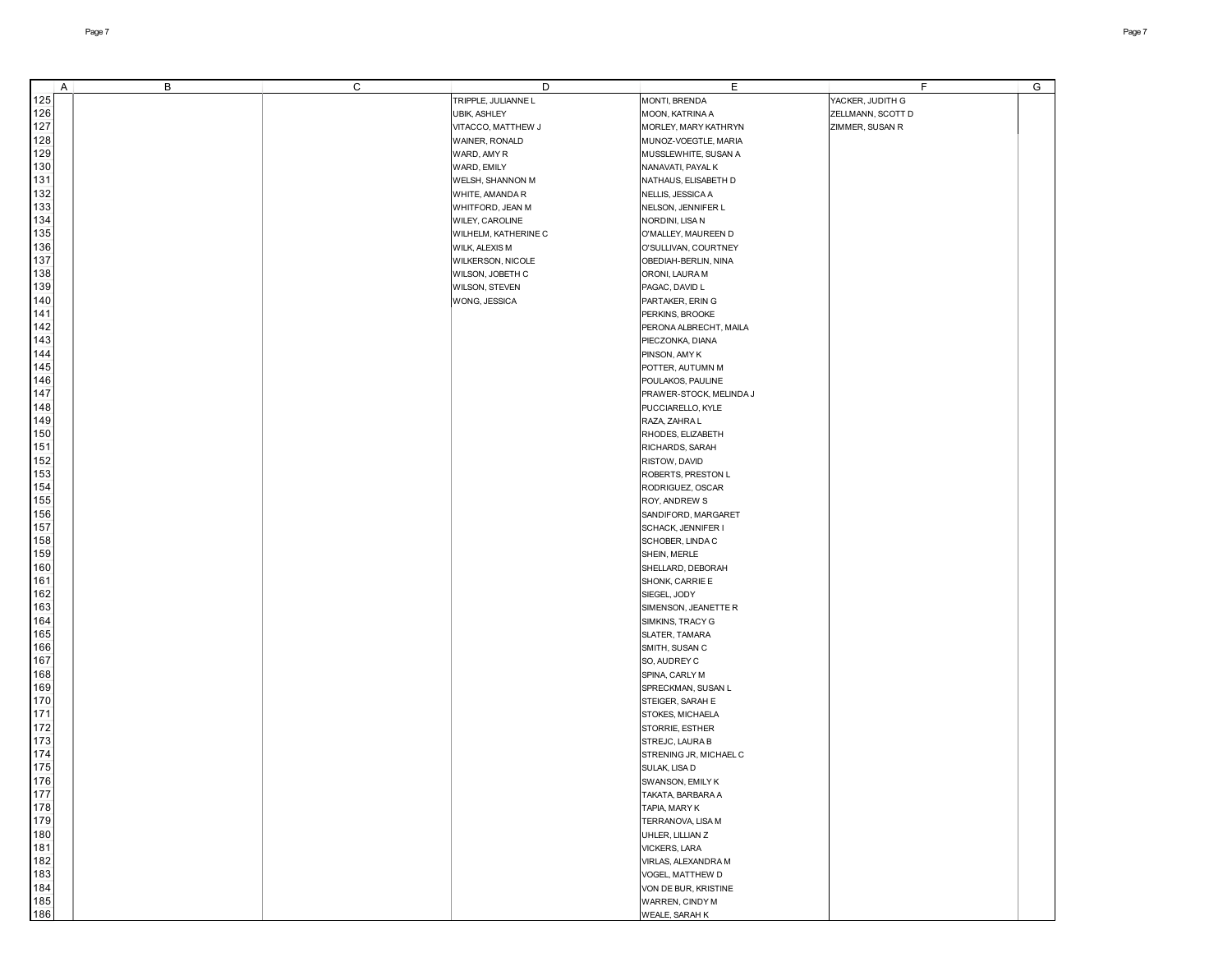|     | A | В                                                | С                                  | D                                 | E                               | F | G |
|-----|---|--------------------------------------------------|------------------------------------|-----------------------------------|---------------------------------|---|---|
| 187 |   |                                                  |                                    |                                   | <b>WEINZIERL, MEGAN T</b>       |   |   |
| 188 |   |                                                  |                                    |                                   | WETTERMAN, AMANDA E             |   |   |
| 189 |   |                                                  |                                    |                                   | WILKINS, AARON J                |   |   |
| 190 |   |                                                  |                                    |                                   | WITTE, MARY E                   |   |   |
| 191 |   |                                                  |                                    |                                   | YADAVA, NANDITA                 |   |   |
| 192 |   |                                                  |                                    |                                   | YORK, KATHRYN M                 |   |   |
| 193 |   |                                                  |                                    |                                   | ZERULL, LAURA R                 |   |   |
| 194 |   |                                                  |                                    |                                   |                                 |   |   |
|     |   |                                                  |                                    |                                   |                                 |   |   |
| 195 |   |                                                  |                                    |                                   |                                 |   |   |
| 196 |   | <b>GROSS PAYMENT FOR NON-CERTIFIED PERSONNEL</b> |                                    |                                   |                                 |   |   |
| 197 |   |                                                  |                                    |                                   |                                 |   |   |
| 198 |   | Salary Range: Less Than \$25,000                 | Salary Range: \$25,000 - \$39,999  | Salary Range: \$40,000 - \$59,999 | Salary Range: \$60,000 and over |   |   |
| 199 |   | ADAMS, ASHLEY                                    | ADKISSON, KRISTAL L                | ALLEN, ABIGAIL M                  | ALVIZU, GUY G                   |   |   |
| 200 |   | ADKISSON, JOHN                                   | BADALAMENTI, MELISSA               | ANGHEL, MARIN                     | AVILA, ARMANDO                  |   |   |
| 201 |   | AHERN, MARY                                      | BALOSJURA, RODICA                  | ANGHEL, VERNONICA                 | BARRAZA, DULSE                  |   |   |
| 202 |   | AHMED, HALIMA N                                  | <b>BODEA, VICTORIA</b>             | BORGES, FRANCISCO                 | BROWNE, DORIANNE E              |   |   |
| 203 |   | ARELLANO, MARIA MONICA                           | BOHN, BRANDON C                    | CONNER, JILL                      | CLEVELAND, KIMBERLY A           |   |   |
| 204 |   | ARENS, SHEILA A                                  | <b>BORGES, MAGALY</b>              | COONS, MARGARET M                 | CONNER, ROBERT                  |   |   |
| 205 |   | AREVALO, KATIA                                   | <b>BRITO, ALMA</b>                 | CORONEL, ALFONSO                  | CONWELL, KELLY D                |   |   |
| 206 |   | ARP, EMILY D                                     | CAHN, JOAN                         | CRUZ, HUMBERTO                    | EDSTROM, KAREN S                |   |   |
| 207 |   | ARVANITIS, NATALIE H                             | CALINI, MADALINA                   | DURAN, NICOLAS                    | <b>GRAY, ERNEST H</b>           |   |   |
| 208 |   | BAQUEDANO, STEPHANIE                             | CHAVEZ, ELIZABETH                  | FEIT, ANTHONY                     | HATIEGANU, MARIANA              |   |   |
| 209 |   | BERENS, ELAINE M                                 | CONNOLLY, MAUREEN S                | FORD, LAURIE B                    | JANUS, KELLEE                   |   |   |
| 210 |   | BERTHOLF, CATHERINE M                            | COWGILL, DIANE                     | GALLUZZI, THERESA K               | KEDJIDJIAN, CATHERINE           |   |   |
| 211 |   | BETSOLEIMAN, SANDRA J                            | DAIAN, JENICA                      | GALVAN, ANTONIO LIRA              | MCDANIEL, CORTHELL              |   |   |
| 212 |   | BEUTELSPACHER, DANA I                            | DE LOS REYES, LUALHATI S           | GODLEY, BERNADETTE                | MILLER, MIHAELA                 |   |   |
| 213 |   | BODEA, RAMONA                                    | DEMOS, BARBARA                     | HACKETT, LAUREN                   | MISTRETTA, ANTHONY T            |   |   |
| 214 |   | BOHN, SHARON D                                   | DIMARCO, AMINA                     | HASTINGS, MARY JENNIFER           | MUROV, DANIEL A                 |   |   |
| 215 |   | BOYLE, KATHRYN K                                 | DOMUTZ, JUDITH M                   | HERNANDEZ, JOSE ALAN              | PERONTI, NICHOLAS               |   |   |
| 216 |   | BRENNER, KATHLEEN S                              | DRAGOIU, MARIA                     | HIDY, JASON                       | REHFELDT, JASON D               |   |   |
| 217 |   | <b>BRONGIEL, EVA</b>                             | DURAN, MYRIAM E                    | HORVAT, VOICHITA                  | RUELLI, STEVEN A                |   |   |
| 218 |   | BROWN, LINDA EDNA                                | ECHEVERRIA, MARTHA E               | KADDATZ, NATALIE                  | SPRINGER, JEFFERY               |   |   |
| 219 |   | CAHILL, LISA B                                   | EDMONDS, LYN C                     | KANESHIRO, DIANE M                |                                 |   |   |
| 220 |   | CAMILO, VICKY M                                  |                                    |                                   |                                 |   |   |
| 221 |   | CANTWELL, CATHLEEN                               | EGGERT, TERESA A<br>GARCIA, SANDRA | LEEN, KATHLEEN                    |                                 |   |   |
| 222 |   |                                                  |                                    | MARCU, VICTORIA G                 |                                 |   |   |
| 223 |   | CARMEL-LEVY, ELANA                               | GODE, JANIS M                      | MEDELLIN, MARGARITA               |                                 |   |   |
| 224 |   | CARROZZA, AILEEN                                 | GRADY, ESTEFANIA                   | MENDOZA TORRES, JHOANA P          |                                 |   |   |
| 225 |   | CASTINO, ANDREA M                                | <b>GRIFFIS, LYNN A</b>             | MORTELL, CECILIA                  |                                 |   |   |
| 226 |   | CHERNEY, DANITA                                  | GRUMMON, GEORGIA A                 | NELSON, STEVEN J                  |                                 |   |   |
| 227 |   | CHRIST, KRISTENE J                               | HANCHES, MARIA                     | PARK, JIN                         |                                 |   |   |
|     |   | CHRISTIAN, SANGITA JOHNSON                       | HANSEN, REED                       | RAMIRO, YORDI                     |                                 |   |   |
| 228 |   | COLLINS, ASHLEY                                  | HOUSE, PATRICIA                    | REGNEANTU, MARIA                  |                                 |   |   |
| 229 |   | COOPER, JANETTE                                  | HOWE, GEORGE                       | RIDLEY, WALTER                    |                                 |   |   |
| 230 |   | COYLE, ANDREW                                    | KEENAN, ANNE M                     | SCHIOPU, DORINA                   |                                 |   |   |
| 231 |   | CZACHOROWSKI, EDYTA K                            | KRUEGER, DONNA M                   | <b>SCHURR, PAMELA S</b>           |                                 |   |   |
| 232 |   | DAHMER, SUZANNE C                                | LENTZEN, DEBRA L                   | SIEGEL, KATHLEEN M                |                                 |   |   |
| 233 |   | DEAL, JILL E                                     | MACFADDEN, MEG                     | STADLER, SHARI                    |                                 |   |   |
| 234 |   | DEGUZMAN, GILLIAN                                | MALDONADO, VENESSA                 | TAMAS, MARIANA                    |                                 |   |   |
| 235 |   | DESIMONE, DULCE ZUREYMA                          | MCCAUGHEY, SARAH J                 | TUCHOW, TRACY L                   |                                 |   |   |
| 236 |   | DIAMOND, SHEILA                                  | MEIER, JOYCE C                     | VANCE, REBECCA                    |                                 |   |   |
| 237 |   | DICKERSON, MADELINE                              | <b>MEYERS, BARBARA E</b>           | WALSTROM, MELANIE                 |                                 |   |   |
| 238 |   | DICKINSON, ALEXA                                 | MORELL, NANCY H                    |                                   |                                 |   |   |
| 239 |   | DIETRICH, KATE                                   | NEIWEEM, LINDA J                   |                                   |                                 |   |   |
| 240 |   | DITTMER, LARISSA                                 | NELLI, JEAN                        |                                   |                                 |   |   |
| 241 |   | DOWD, STELLA T                                   | NEWMAN, EILEEN D                   |                                   |                                 |   |   |
| 242 |   | DRAGOIU, GEORGE                                  | NOBLE, TERESA L                    |                                   |                                 |   |   |
| 243 |   | EASTMAN, NANCY W                                 | ONESTI, BARBARA L                  |                                   |                                 |   |   |
| 244 |   | ECHEVERRIA, STACY I                              | PEREZ, ALEJANDRA                   |                                   |                                 |   |   |
| 245 |   | ECKERLING, SHARON K                              | PERRIN, ANNE B                     |                                   |                                 |   |   |
| 246 |   | FLYNN, CAREY S                                   | PETROMANEANTU, MARIA               |                                   |                                 |   |   |
| 247 |   | FRANCO, JENNIFER C                               | PICKARD, KATHLEEN H                |                                   |                                 |   |   |
| 248 |   | FREW, KATYLYN A                                  | PULLEGA, KATHLEEN A                |                                   |                                 |   |   |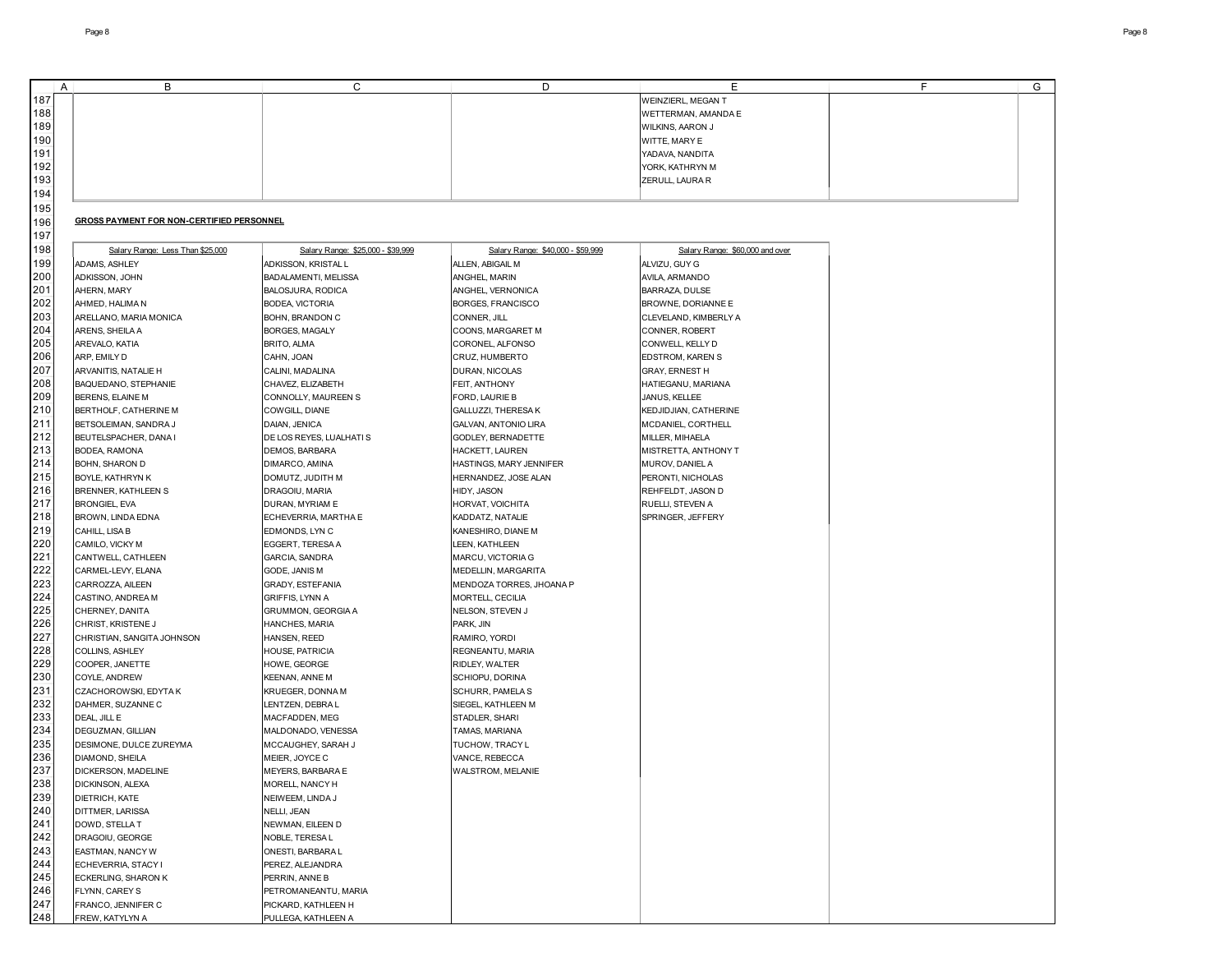| A   | В                       | C                     | D | E | F.<br>G |
|-----|-------------------------|-----------------------|---|---|---------|
| 249 | FURLONG, JOANNE T       | RICHTER, SANDRA LEE   |   |   |         |
| 250 | GARY, ALISA M           | RUSHKEWICZ, LYNETTE J |   |   |         |
| 251 | GAVIN, MICHELLE A       | RYO, EUN K            |   |   |         |
| 252 |                         |                       |   |   |         |
|     | GEISER, MATTHEW         | SPANJER, JUDY         |   |   |         |
| 253 | GESICKI, LARISSA        | STARK, ALEXANDRA      |   |   |         |
| 254 | GLATTARD, CHRISTOPHER   | SUIBEA, LUCIA         |   |   |         |
| 255 | <b>GOLD, JAMMIE B</b>   | TAMAS, MARINEL        |   |   |         |
| 256 | GOSSE, MARIANNE A       | WALSTROM, KATHRYN M   |   |   |         |
| 257 | GRAFF WALSH, KATHY J    |                       |   |   |         |
| 258 | HAGER, TRACY            |                       |   |   |         |
| 259 | HAMPTON, LINDA K        |                       |   |   |         |
| 260 | HARRINGTON, ANN         |                       |   |   |         |
| 261 | HARRINGTON, CARRIE      |                       |   |   |         |
| 262 |                         |                       |   |   |         |
|     | HEIDARI, FABIOLA        |                       |   |   |         |
| 263 | HENNESSY, ELIZABETH C   |                       |   |   |         |
| 264 | HIGLEY, MARGARET        |                       |   |   |         |
| 265 | HO, THERESAT            |                       |   |   |         |
| 266 | HOKER, CHERYL           |                       |   |   |         |
| 267 | HOLM, DIANE L           |                       |   |   |         |
| 268 | HORBAN, DIANE M         |                       |   |   |         |
| 269 | <b>HOVERSEN, MARK W</b> |                       |   |   |         |
| 270 | HOWLAND, LYNN           |                       |   |   |         |
| 271 | HUFF, GUY R             |                       |   |   |         |
| 272 |                         |                       |   |   |         |
|     | ISMAIL, MEHREEN         |                       |   |   |         |
| 273 | JANCILA, MAUREEN        |                       |   |   |         |
| 274 | JOHNSON, PATRICIA P     |                       |   |   |         |
| 275 | JOLOMNA, ARIANNA        |                       |   |   |         |
| 276 | JUST, MELINDA           |                       |   |   |         |
| 277 | KAHAN, ABRAHAM          |                       |   |   |         |
| 278 | KALLISON, REBECCA       |                       |   |   |         |
| 279 | KARAGIANES, ELLE        |                       |   |   |         |
| 280 | KHAN, RABIYA            |                       |   |   |         |
| 281 | KHAN, SHEILA            |                       |   |   |         |
|     |                         |                       |   |   |         |
| 282 | KHATOON, AMERA          |                       |   |   |         |
| 283 | KIM, ELIZABETH          |                       |   |   |         |
| 284 | KIM, MIN                |                       |   |   |         |
| 285 | KIM, RACHEL             |                       |   |   |         |
| 286 | KLEIN, KATHERINE        |                       |   |   |         |
| 287 | KLUNK, AMANDA           |                       |   |   |         |
| 288 | KRISKY, DIANE           |                       |   |   |         |
| 289 | LA MARCA, ROSA          |                       |   |   |         |
| 290 | LADOR, MIHAELA L        |                       |   |   |         |
| 291 | LALICH, MARGARET        |                       |   |   |         |
| 292 | LANTOLF, HOLLY          |                       |   |   |         |
| 293 |                         |                       |   |   |         |
|     | LAZANYI, ANA            |                       |   |   |         |
| 294 | LEE, SUSAN C            |                       |   |   |         |
| 295 | LEVIN, JANICE A         |                       |   |   |         |
| 296 | LI, LYUDMILA            |                       |   |   |         |
| 297 | LIALIOS, ARSALLA        |                       |   |   |         |
| 298 | LOBONT, AURORA SEFORA   |                       |   |   |         |
| 299 | LONGO, ADAM             |                       |   |   |         |
| 300 | LONGTIN, AMANDA M       |                       |   |   |         |
| 301 | LOWE, COLLEEN A         |                       |   |   |         |
| 302 | LUKAC, DANICA           |                       |   |   |         |
| 303 | LUND, SARAH K           |                       |   |   |         |
| 304 | MACWAN, LUCIANITA S     |                       |   |   |         |
|     |                         |                       |   |   |         |
| 305 | MAHON, EILEEN           |                       |   |   |         |
| 306 | MAITINO, ROBERT         |                       |   |   |         |
| 307 | MASHNI, RANDA S         |                       |   |   |         |
| 308 | MASON, CARISSA          |                       |   |   |         |
| 309 | MASTALERZ, HALINA       |                       |   |   |         |
| 310 | MCINERNEY, KAYLEIGH     |                       |   |   |         |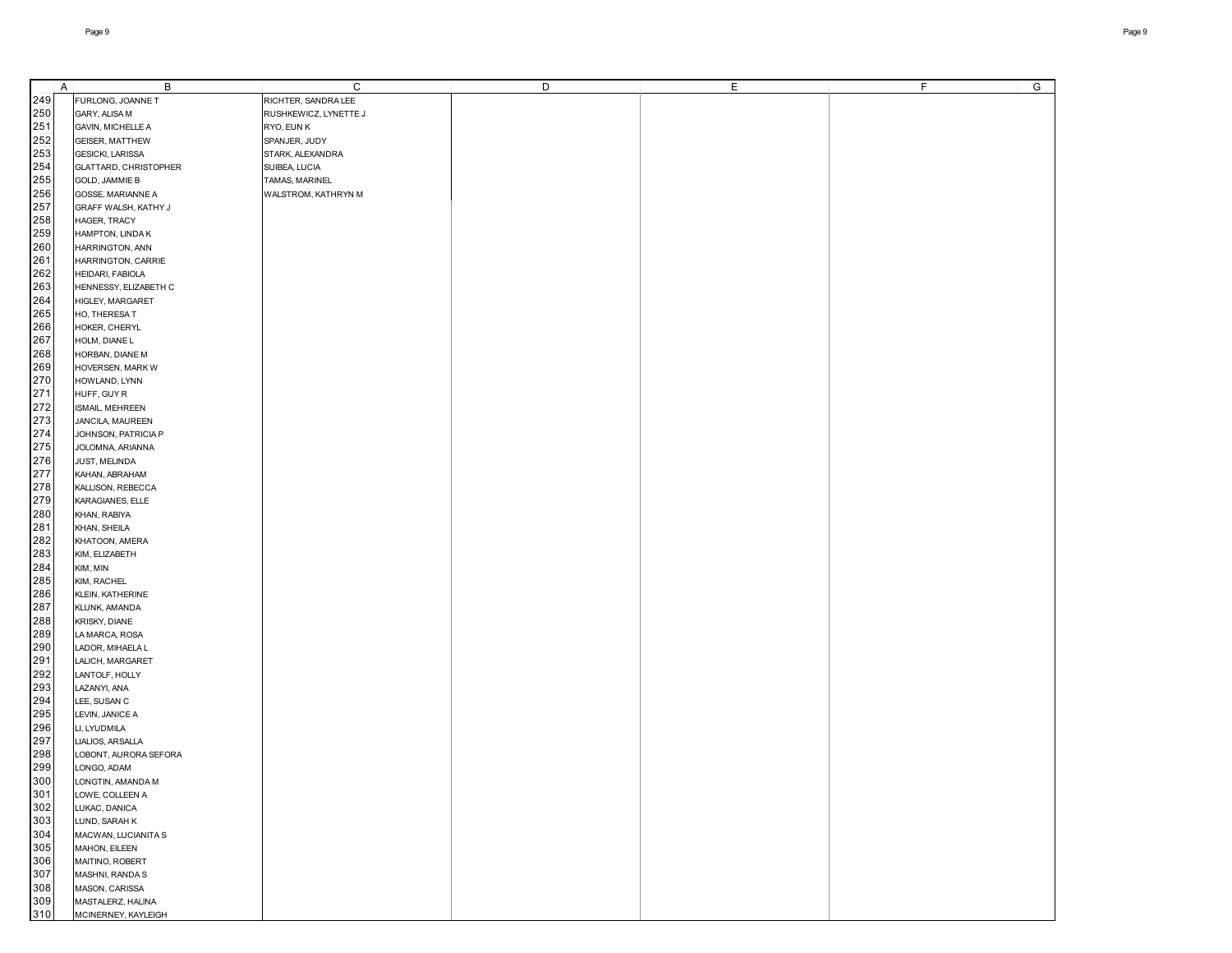|     | A | B                          | C | D | Е | F<br>G |
|-----|---|----------------------------|---|---|---|--------|
| 311 |   | MENDOZA, XOCHITL           |   |   |   |        |
| 312 |   | MONTGOMERY, JENNIFER LYNNE |   |   |   |        |
| 313 |   | MOON, ALISON V             |   |   |   |        |
| 314 |   | MOTOU, EVANGELIA           |   |   |   |        |
| 315 |   |                            |   |   |   |        |
|     |   | MURPHY, KELLIE P           |   |   |   |        |
| 316 |   | NELSON, PAMELA G           |   |   |   |        |
| 317 |   | NEMETH, JOY                |   |   |   |        |
| 318 |   | NEWBERRY, SUSAN            |   |   |   |        |
| 319 |   | NIEMANN, CATHLEEN          |   |   |   |        |
| 320 |   | O'GRADY, KATHLEEN          |   |   |   |        |
| 321 |   | O'ROURKE, MARGUERITE       |   |   |   |        |
| 322 |   | OLSON, TABETHA             |   |   |   |        |
| 323 |   | ORNSTEIN, SHULAMIT         |   |   |   |        |
| 324 |   | OWENS, MARGARET A          |   |   |   |        |
| 325 |   | PARK, WONYOUNG             |   |   |   |        |
| 326 |   | PARKER, CYNTHIA            |   |   |   |        |
| 327 |   | PASCOLLA, ILONA E          |   |   |   |        |
| 328 |   | PECK, EMILY C              |   |   |   |        |
| 329 |   | PERLOW, BRITTANY L         |   |   |   |        |
| 330 |   | PERLOW, OPAL               |   |   |   |        |
| 331 |   | PICONE, KATHLEEN C         |   |   |   |        |
| 332 |   |                            |   |   |   |        |
| 333 |   | PIERMATTEI, CHARLES N      |   |   |   |        |
|     |   | PINGLEDIS, JENNIFER        |   |   |   |        |
| 334 |   | PROUT, CHRISTOPHER         |   |   |   |        |
| 335 |   | PUYEAR, JEAN               |   |   |   |        |
| 336 |   | RAY, ROSEMARY              |   |   |   |        |
| 337 |   | REARDON, JULIANNE          |   |   |   |        |
| 338 |   | RILEY, KATHLEEN M          |   |   |   |        |
| 339 |   | ROSENBERG-BREWER, BETH     |   |   |   |        |
| 340 |   | SADDAL, NAZIA              |   |   |   |        |
| 341 |   | SANDERS, AMY               |   |   |   |        |
| 342 |   | SANDSTROM, LINDSEY         |   |   |   |        |
| 343 |   | SAUER, JULIANA             |   |   |   |        |
| 344 |   | SCHNEIDER, ANASTASIA N     |   |   |   |        |
| 345 |   | SCHNELL, KEVIN E           |   |   |   |        |
| 346 |   | SERO, NICHOLAS             |   |   |   |        |
| 347 |   | SKUPIEN, CAROL A           |   |   |   |        |
| 348 |   | SPERINDEO, DENISE L        |   |   |   |        |
| 349 |   | STATHOPOULOS, ALEXANDRA    |   |   |   |        |
| 350 |   | STEFANIS, BARBARA A        |   |   |   |        |
| 351 |   | STEFFEL, EILEEN            |   |   |   |        |
| 352 |   | STELLAS, JULIE             |   |   |   |        |
| 353 |   | STRYKER, WENDY J           |   |   |   |        |
| 354 |   | SULLIVAN, JULIE A          |   |   |   |        |
| 355 |   | SZOKE, KATHERINE           |   |   |   |        |
| 356 |   | TAK-LAU, JINAH             |   |   |   |        |
| 357 |   | TAKAGI, NANCY E            |   |   |   |        |
| 358 |   | TAKATA, DENNIS K           |   |   |   |        |
| 359 |   | TETZLAFF, VIRGINIA         |   |   |   |        |
|     |   |                            |   |   |   |        |
| 360 |   | VADNAL, MARY C             |   |   |   |        |
| 361 |   | VAZQUEZ, ROSY              |   |   |   |        |
| 362 |   | VEAR, AMY G                |   |   |   |        |
| 363 |   | VEAR, JAMES                |   |   |   |        |
| 364 |   | VON AULOCK, STEFAN P       |   |   |   |        |
| 365 |   | WALEWENDER, MICHAL         |   |   |   |        |
| 366 |   | WEILER, JUDY C             |   |   |   |        |
| 367 |   | WILKE, GABRIELLE A         |   |   |   |        |
| 368 |   | WOJNAR, LINDA M            |   |   |   |        |
| 369 |   | WYSOCKI, MICHAEL J         |   |   |   |        |
| 370 |   | YOUEIL, EIVON              |   |   |   |        |
| 371 |   | YOUSSE, CAROLYN R          |   |   |   |        |
| 372 |   | ZENZOLA, MARY              |   |   |   |        |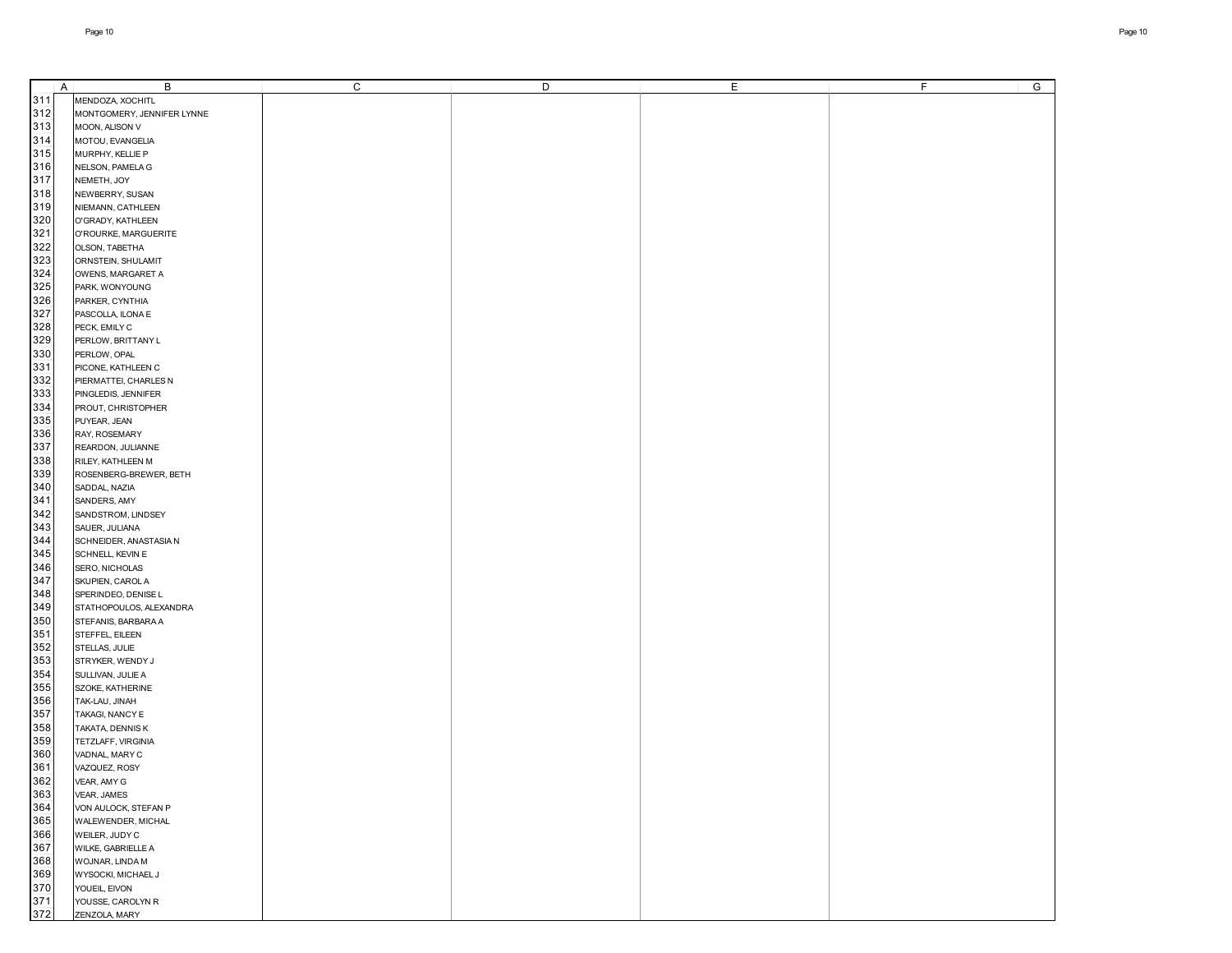| 373 | <b>AAI</b><br><b>TION 4 ANI</b> |  |  |  |
|-----|---------------------------------|--|--|--|
| 374 |                                 |  |  |  |
| 375 |                                 |  |  |  |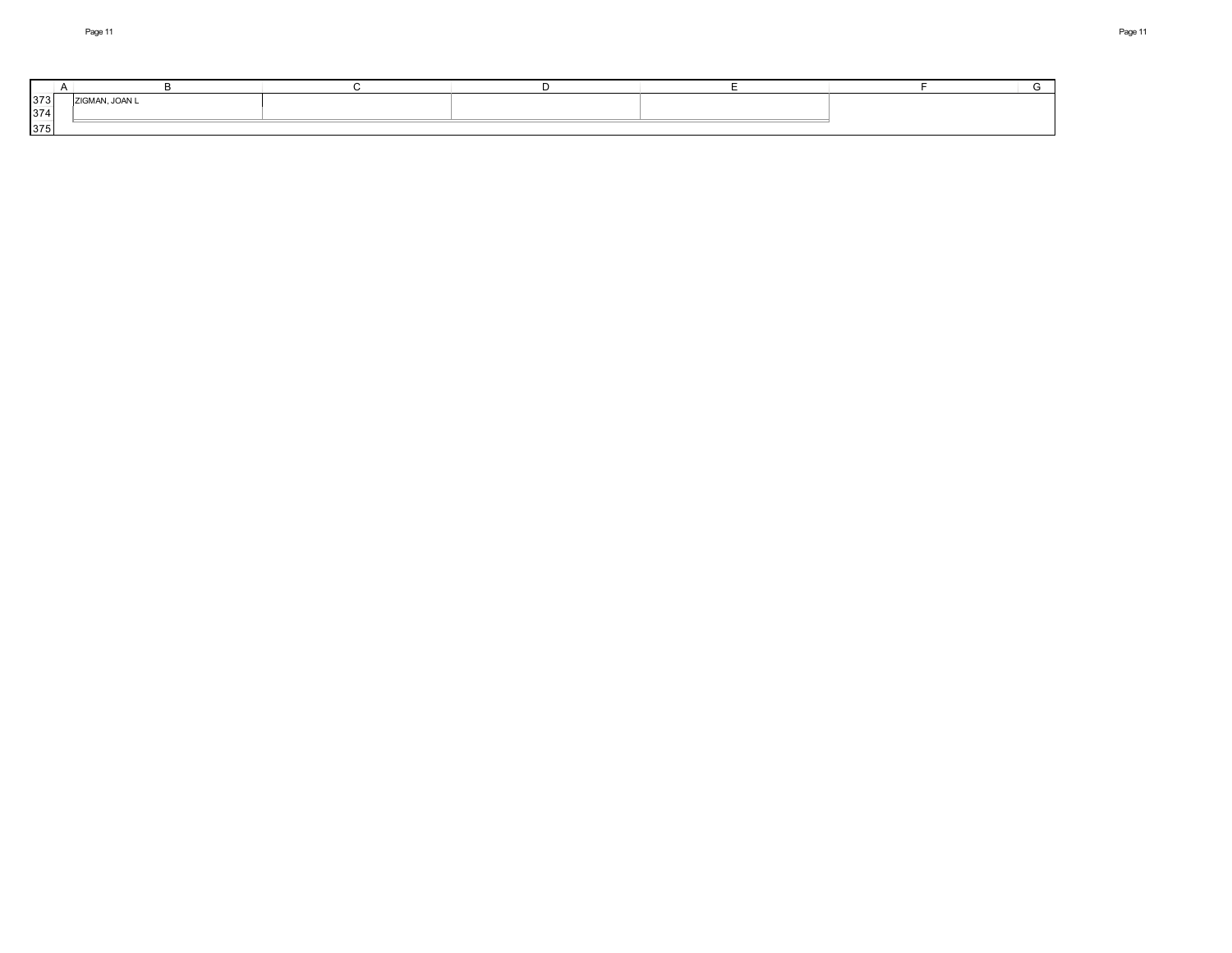|                | Α                                                                                         | В                | C | D                                        | E                |
|----------------|-------------------------------------------------------------------------------------------|------------------|---|------------------------------------------|------------------|
| $\mathbf 1$    | Payments over \$2,500, excluding wages and salaries.                                      |                  |   |                                          |                  |
| $\overline{2}$ | This listing must be published in the local newspaper, sent to ISBE, and                  |                  |   |                                          |                  |
| 3              | retained within your district/joint agreement administrative office for public inspection |                  |   |                                          |                  |
| 4              |                                                                                           |                  |   |                                          |                  |
| 5              | <b>Glenview School District 34</b>                                                        |                  |   |                                          |                  |
| 6              | 05-016-0340-04                                                                            |                  |   |                                          |                  |
| $\overline{7}$ | Person, Firm, or Corporation                                                              | Aggregate Amount |   | Person. Firm. or Corporation             | Aggregate Amount |
| 8              | THE SANDNER GROUP                                                                         | 2,513.00         |   | MIDWEST EDUCATIONAL FURNISHINGS, INC.    | 8,407.60         |
| 9              | <b>EXPERIENTIAL SYSTEMS</b>                                                               | 2,518.32         |   | MURNANE PAPER CO                         | 8,457.20         |
| 10             | ILLINOIS DIRECTOR OF EMPLOYMENT SECURIT                                                   | 2,520.00         |   | CORVUS INDUSTRIES, LTD.                  | 8,573.75         |
| 11             | <b>FREUND SERVICE COMPANY</b>                                                             | 2,525.76         |   | ACE HARDWARE                             | 8,760.08         |
| 12             | HAMERAY PUBLISHING GROUP, INC.                                                            | 2,533.17         |   | <b>GAUMER, MARY DIANE</b>                | 8,767.58         |
| 13             | <b>WEST MUSIC CO</b>                                                                      | 2,537.20         |   | <b>COMPANION CORP</b>                    | 8,800.00         |
| 14             | <b>B&amp;H PHOTO-VIDEO</b>                                                                | 2,571.56         |   | DEFRANCO PLUMBING                        | 8,955.60         |
| 15             | A.D.E. RESTAURANT SERVICES, INC.                                                          | 2,584.00         |   | <b>VETERAN'S FLOORS INC.</b>             | 9,030.00         |
| 16             | <b>PHONAK HEARING SYSTEMS</b>                                                             | 2,597.98         |   | W.W. GRAINGER, INC                       | 9,092.25         |
| 17             | <b>IMENARDS - MORTON GROVE</b>                                                            | 2,599.97         |   | <b>CORNER BAKERY CAFE</b>                | 9,331.63         |
| 18             | <b>ITUMBLEWEED PRESS. INC.</b>                                                            | 2,635.60         |   | NORTHBROOK SCHOOL DISTRICT 27            | 9,500.00         |
| 19             | SCHOLASTIC TESTING SERVICES, INC                                                          | 2,639.83         |   | EHLERS & ASSOCIATES, INC.                | 9,600.00         |
| 20             | <b>TYLER TECHNOLOGIES. INC</b>                                                            | 2,642.91         |   | G & O THERMAL SUPPLY CO.                 | 9,658.43         |
| 21             | <b>IDREISLILKER ELECTRICAL MOTORS INC</b>                                                 | 2,691.24         |   | UNUM LIFE INSURANCE COMPANY OF AMERICA   | 9,670.32         |
| 22             | STITCHMINE CUSTOM EMBROIDERY                                                              | 2,754.40         |   | <b>GREAT MINDS LLC</b>                   | 10,049.81        |
| 23             | <b>ISHERWIN-WILLIAMS</b>                                                                  | 2,776.80         |   | CAROLINA BIOLOGICAL SUPPLY               | 10,335.50        |
| 24             | <b>DISCOUNT SCHOOL SUPPLY</b>                                                             | 2,850.44         |   | UNIVERSAL PUBLISHING                     | 10,401.00        |
| 25             | <b>WESTMONT INTERIOR SUPPLY HOUSE</b>                                                     | 2,908.00         |   | SCHOLASTIC CLASSROOM MAGAZINES           | 10,513.65        |
| 26             | NEWS-2-YOU                                                                                | 2,962.15         |   | DAM EXCAVATION & CONCRETE                | 10,520.00        |
| 27             | <b>ISUCCESS BY DESIGN INC</b>                                                             | 2,967.36         |   | <b>BANNER PLUMBING SUPPLY</b>            | 10,850.98        |
| 28             | <b>PSST, LLC</b>                                                                          | 2,983.50         |   | ETECH PARTS PLUS LLC                     | 10,985.69        |
| 29             | TEACHING STRATEGIES, LLC                                                                  | 2,998.60         |   | <b>IS CORP</b>                           | 11.400.00        |
| 30             | QUIROGA, CYNTHIA                                                                          | 3,000.00         |   | LAKESHORE RECYCLING SYSTEMS              | 11,439.00        |
| 31             | <b>COMPASS HEALTH CENTER</b>                                                              | 3,041.38         |   | BR ATHLETIC FACILITY PRODUCTS & SERVICES | 11,682.75        |
| 32             | ARGO TRANSLATION, INC.                                                                    | 3,073.82         |   | ANCORA PUBLISHING                        | 11,931.09        |
|                | 33 SCHOLASTIC LIBRARY PUBLISHING                                                          | 3,090.00         |   | MIDWEST SALT, LLC                        | 12,019.70        |
|                | 34 NSSRA                                                                                  | 3,097.00         |   | ALPHA BAKING CO. INC.                    | 12,268.57        |
|                | 35 SPHERO, INC.                                                                           | 3,099.92         |   | CUSTOM EDUCATION SOLUTION, INC.          | 12,571.42        |
| 36             | <b>JUNITED RADIO COMMUNICATIONS</b>                                                       | 3,115.93         |   | <b>FINALSITE</b>                         | 12,749.00        |
| 37             | <b>SOUTH SIDE CONTROL</b>                                                                 | 3,121.15         |   | KRIHA LAW FIRM LLC                       | 13,125.00        |
| 38             | <b>QUILL</b>                                                                              | 3,138.24         |   | <b>HYGIENEERING INC</b>                  | 13,248.00        |
|                | 39 SCHOLASTIC                                                                             | 3,167.25         |   | ASCD                                     | 13,617.00        |
|                | 40 FRONTLINE TECHNOLOGIES GROUP, LLC                                                      | 3,175.42         |   | EVOY KAMSCHULTE JACOBS & CO.             | 13,650.00        |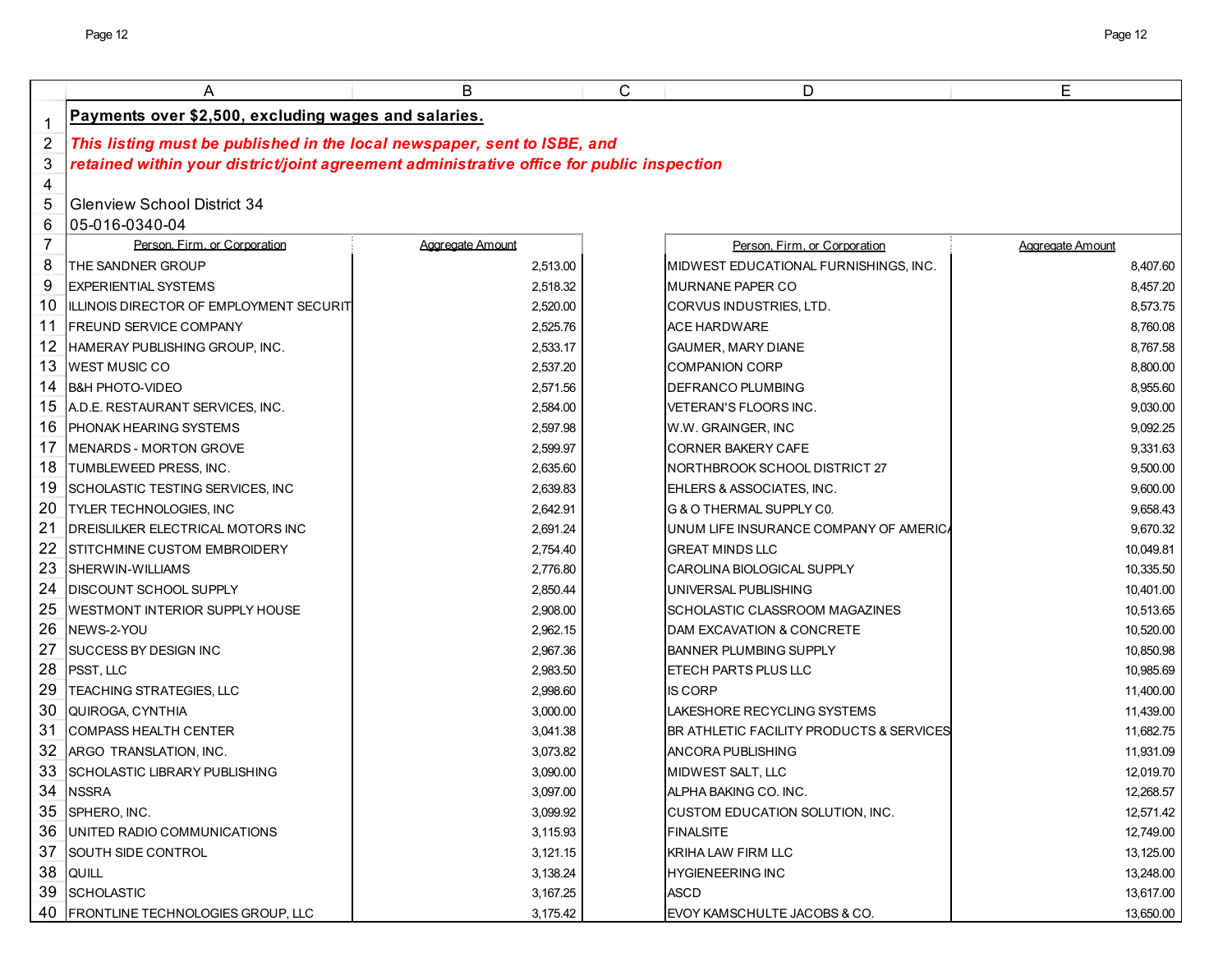|    | A                                           | B        | $\mathsf{C}$ | D                                        | E         |
|----|---------------------------------------------|----------|--------------|------------------------------------------|-----------|
| 41 | MOVIE LICENSING USA                         | 3,232.00 |              | <b>BRAINPOP LLC</b>                      | 14,040.00 |
| 42 | ZELLER AND ASSOCIATES                       | 3,234.82 |              | R & G CONSULTANTS                        | 14,060.65 |
| 43 | <b>INTERSTATE ELECTRONICS</b>               | 3,240.00 |              | CHICAGO FILTER SUPPLY                    | 14,298.77 |
| 44 | <b>GREAT BOOKS FOUNDATION</b>               | 3,286.29 |              | <b>PITNEY BOWES PURCHASE POWER</b>       | 14,324.23 |
| 45 | NATIONAL CATHOLIC EDUCATIONAL ASSOCIATI     | 3,297.00 |              | P&P CONSULTING, LLC                      | 14,400.00 |
| 46 | THE SENSORY PATH, INC.                      | 3,305.00 |              | TELCOM INNOVATIONS GROUP, LLC            | 14,898.56 |
| 47 | <b>SOLARWINDS</b>                           | 3,348.00 |              | <b>R82 INC.</b>                          | 14,946.32 |
| 48 | <b>ASHA</b>                                 | 3,370.80 |              | <b>BLICK ART MATERIALS LLC</b>           | 15,457.38 |
| 49 | MHA THERAPY, INC.                           | 3,400.00 |              | FORECAST 5 ANALYTICS                     | 15,860.00 |
| 50 | ILT VIGNOCCHI, INC.                         | 3,480.00 |              | <b>HOME DEPOT</b>                        | 16,482.40 |
| 51 | <b>WORLD BOOK INC</b>                       | 3,499.02 |              | AMERICAN HOIST & MANLIFT, INC            | 16,951.78 |
| 52 | DIDAX EDUCATIONAL RESOURCES, INC.           | 3,522.60 |              | <b>FIRST SECURITY SYSTEMS, INC</b>       | 17,230.60 |
| 53 | <b>EBSCO</b>                                | 3,562.39 |              | <b>GARAVENTA USA, INC</b>                | 17,269.00 |
| 54 | THYSSENKRUPP ELEVATOR CORP                  | 3,571.46 |              | <b>ALANS PLUMBING</b>                    | 17,401.00 |
| 55 | <b>THE CENTER/IRC</b>                       | 3,575.00 |              | <b>COMPSYCH</b>                          | 17,735.40 |
| 56 | <b>SCHOOL DATEBOOKS</b>                     | 3,600.03 |              | <b>WASTE MANAGEMENT</b>                  | 17,966.74 |
| 57 | PROTECTION SPECIALITIES, INC                | 3,636.90 |              | PALOS SPORTS INC.                        | 18,883.23 |
| 58 | <b>ILLINI CLOUD</b>                         | 3,700.00 |              | <b>GOODMAN ELECTRICAL SUPPLY</b>         | 18,962.08 |
| 59 | <b>RIGHT DIRECTION CRISIS INTERVENTION</b>  | 3,761.88 |              | HAUSER, IZZO, PETRARCA, GLEASON &STILLMA | 19,141.00 |
| 60 | <b>WILSON LANGUAGE TRAINING CORPORATION</b> | 3,778.43 |              | <b>VISION SERVICE PLAN</b>               | 20,661.14 |
| 61 | DURA BUILT FENCE II, INC.                   | 3,795.00 |              | THE MATH LEARNING CENTER                 | 20,893.83 |
| 62 | <b>HOFFMAN STRINGS LTD</b>                  | 3,886.00 |              | SEESAW LEARNING, INC.                    | 21,375.00 |
| 63 | NEIL J FIALKOW, MD                          | 3,900.00 |              | <b>FLINN SCIENTIFIC</b>                  | 21,571.89 |
| 64 | MACGILL & CO.                               | 3,939.16 |              | ALLIED BENEFIT SYSTEMS                   | 22,252.73 |
| 65 | CHICAGO LITERACY GROUP LLC                  | 3,950.00 |              | <b>MIDLAND PAPER</b>                     | 22,255.20 |
| 66 | <b>COTG</b>                                 | 3,950.10 |              | <b>HUMANEX VENTURES LLC</b>              | 23,800.00 |
| 67 | <b>ULINE</b>                                | 3,961.53 |              | POWERSCHOOL GROUP LLC                    | 24,986.00 |
| 68 | <b>MODERN MEDIA TECH LLC</b>                | 3,970.00 |              | <b>DSN GROUP</b>                         | 25,155.00 |
| 69 | COMMUNITY HEALTH WORKS                      | 3,990.00 |              | <b>MYLP</b>                              | 25,387.95 |
| 70 | PM MUSIC CENTER                             | 3,996.06 |              | <b>IASB</b>                              | 26,671.00 |
| 71 | <b>BANZRAGCH, NARA</b>                      | 4,030.43 |              | C AMES CONSTRUCTION                      | 27,735.00 |
| 72 | TOUCH OF BEAUTY CARPETING                   | 4,042.42 |              | TIERNEY BROTHERS                         | 28,161.00 |
| 73 | TOM, JEAN                                   | 4,069.10 |              | CONSORTIUM FOR EDUCATIONAL               | 30,787.96 |
| 74 | <b>QUINLAN &amp; FABISH</b>                 | 4,131.10 |              | NOREDINK CORP.                           | 31,100.00 |
| 75 | ARONSON AND ASSOCIATES, LTD                 | 4,250.00 |              | <b>GREEN DRY SOLUTIONS</b>               | 31,366.87 |
| 76 | <b>STAR BEACON PRODUCTS</b>                 | 4,320.00 |              | NCS PEARSON, INC.                        | 32,189.09 |
| 77 | <b>D'AGOSTINOS</b>                          | 4,330.96 |              | LEARNING A-Z                             | 32,599.11 |
| 78 | LAUTERBACH & AMEN, LLP                      | 4,350.00 |              | <b>VERIZON WIRELESS</b>                  | 32,632.24 |
| 79 | MALDONADO, VENESSA                          | 4,482.50 |              | <b>SCHOOL SPECIALTY</b>                  | 32,688.22 |
|    | 80 LAKE COOK DISTRIBUTORS, INC.             | 4,486.93 |              | NETWORK SERVICES COMPANY                 | 34,193.40 |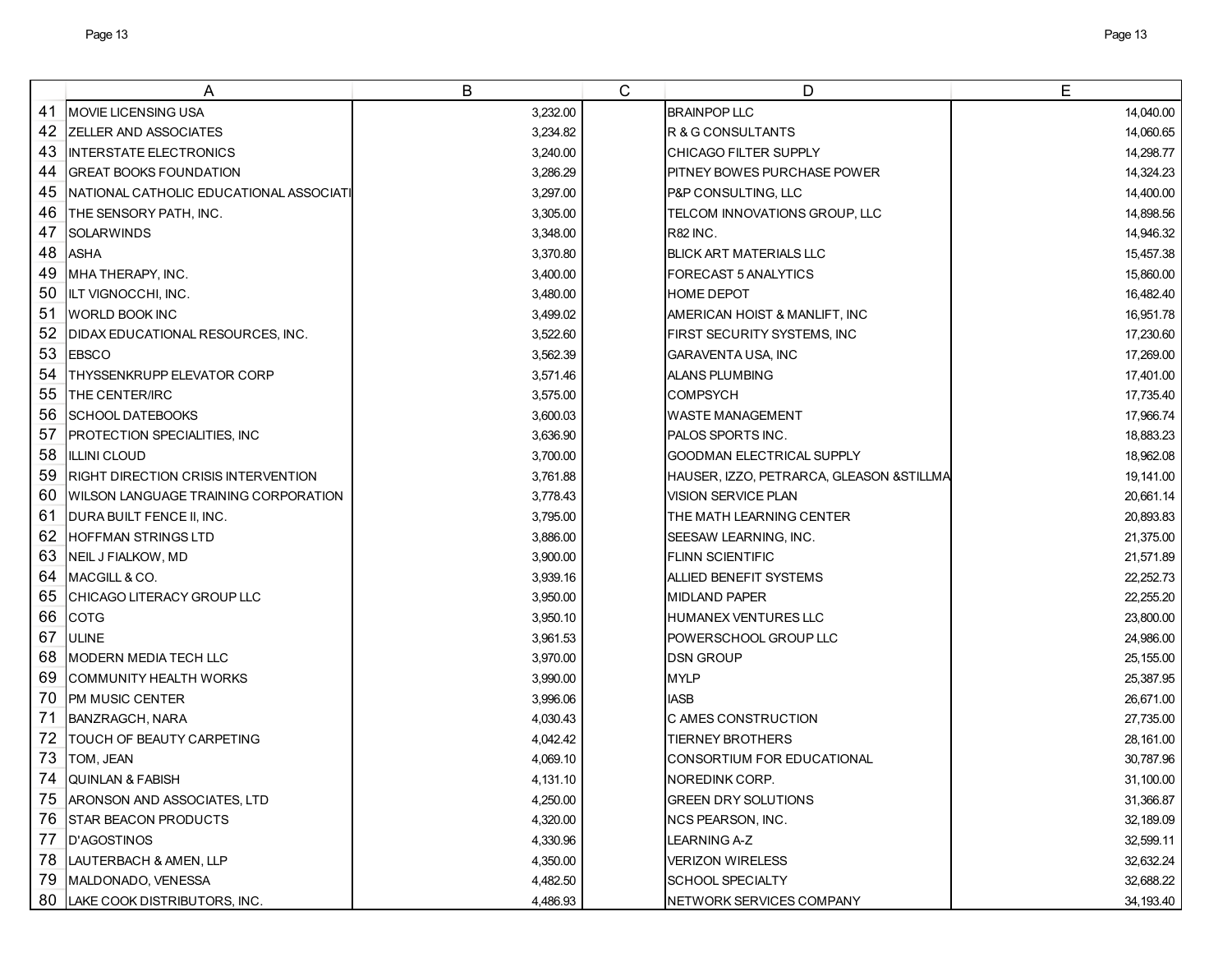|    | A                                                 | B        | $\mathsf{C}$ | D                                      | Е         |
|----|---------------------------------------------------|----------|--------------|----------------------------------------|-----------|
| 81 | NEW FINISH ELECTROSTATIC REFINISHING              | 4,500.00 |              | SONITROL CHICAGOLAND NORTH             | 34,614.12 |
| 82 | POLCO                                             | 4,500.00 |              | GARVEY'S OFFICE PRODUCTS               | 34,903.43 |
| 83 | <b>WCEPS</b>                                      | 4,520.50 |              | NEWHOPE ACADEMY LTD.                   | 34,988.80 |
| 84 | <b>GAMETIME</b>                                   | 4,579.58 |              | YOUTH SERVICES OF GLENVIEW/NB          | 35,000.00 |
| 85 | ORIENTAL TRADING (OTC BRANDS, INC.)               | 4,703.26 |              | HIGHLAND PARK FORD/LINCOLN             | 38,555.00 |
| 86 | MEDIEVAL TIMES USA, INC                           | 4,723.84 |              | JOHNSON CONTROLS INC                   | 39,763.50 |
| 87 | <b>RAPTOR TECHNOLOGY, LLC</b>                     | 4,725.00 |              | JAMF SOFTWARE, LLC                     | 40.940.00 |
| 88 | <b>GOPHER SPORT</b>                               | 4,772.84 |              | AT&T                                   | 44,388.62 |
| 89 | NORTH AMERICAN CORPORATION OF IL                  | 4,850.92 |              | GERBER LIFE INSURANCE COMPANY          | 45,183.00 |
| 90 | ESSCOE, LLC                                       | 4,945.00 |              | <b>STM BAGS LLC</b>                    | 45,381.30 |
| 91 | COOPERATIVE STRATEGIES, LLC                       | 5,000.00 |              | HUB INTERNATIONAL MIDWEST LIMITED      | 47,375.00 |
| 92 | MACKENZIE, TREVOR                                 | 5,000.00 |              | CHANGE ACADEMY AT LAKE OF THE OZARKS   | 47,458.02 |
| 93 | <b>EMBRACE SOFTWARE FOR EDUCATORS</b>             | 5,000.37 |              | COMMUNITY CONSOLIDATED SCHOOL DISTRIC  | 50,464.44 |
| 94 | SENTRY THERAPY SYSTEMS, INC.                      | 5,050.00 |              | MAINE TOWNSHIP SCHOOL TREASURER        | 51,026.24 |
| 95 | <b>ISTERICYCLE INC</b>                            | 5,071.56 |              | STAPLES BUSINESS ADVANTAGE             | 52,891.24 |
| 96 | PEARSON EDUCATION                                 | 5,090.51 |              | <b>NWEA</b>                            | 54,837.50 |
| 97 | <b>MARIANI, VICTORIA</b>                          | 5,200.00 |              | SCARIANO, HIMES, PETRARCA              | 57,325.32 |
| 98 | <b>INTEGRITY PROMOTIONS</b>                       | 5,371.93 |              | ILLINOIS STATE BOARD OF EDUCATION      | 60.812.00 |
| 99 | <b>DEMCO</b>                                      | 5,421.73 |              | ILLINOIS STATE DISBURSEMENT UNIT       | 61,440.00 |
|    | 100 CHARLES EQUIPMENT ENERGY SYSTEMS              | 5,602.69 |              | <b>GREMLEY &amp; BIEDERMANN, INC.</b>  | 61,660.00 |
|    | 101 JOHNSON CONTROLS FIRE PROTECTION LP           | 5,625.00 |              | FRONTLINE PLACEMENT TECHNOLOGIES, INC. | 62,304.86 |
|    | 102 AAA LOCK & KEY SECURITY CENTER                | 5,750.66 |              | <b>GENESIS TECHNOLOGIES</b>            | 63,379.94 |
|    | 103 TOBII DYNAVOX LLC                             | 5,760.92 |              | <b>FOLLETT SCHOOL SOLUTIONS</b>        | 63,691.05 |
|    | 104 PICCIONE, ANN                                 | 5,762.50 |              | DISCOVERY EDUCATION, INC.              | 65,097.00 |
|    | 105 MICHAEL'S UNIFORM COMPANY                     | 5,763.56 |              | <b>IXL LEARNING</b>                    | 66,969.00 |
|    | 106 BRUCE BRUGIONI CONSTRUCTION CO INC.           | 5,830.00 |              | CENTER FOR APPLIED LINGUISTICS         | 69,201.00 |
|    | 107 MARKS PLUMBING SUPPLY                         | 5,897.44 |              | GET FRESH PRODUCE, INC.                | 69,750.58 |
|    | 108 BURKE SOUND AND SECURITY CORP                 | 5,958.00 |              | <b>P&amp;M DISTRIBUTORS</b>            | 70,615.90 |
|    | 109 ILLINOIS ASSOCIATION OF SCHOOL ADMINISTRATION | 5,984.00 |              | HODGES, LOIZZI, EISENHAMMER, RN        | 71,583.50 |
|    | 110 FAMILY SERVICE CENTER                         | 6,000.00 |              | <b>COMCAST</b>                         | 80,951.70 |
|    | 111 GREENROOM PRODUCTIONS, INC.                   | 6,000.00 |              | CANON FINANCIAL SERVICES, INC          | 81,909.96 |
|    | 112 ILLINOIS STATE POLICE                         | 6,000.00 |              | RELIASTAR LIFE INSURANCE COMPANY       | 84,493.81 |
|    | 113 NORTHWEST ELECTRICAL SUPPLY                   | 6,115.74 |              | VILLAGE OF GLENVIEW                    | 86,008.10 |
|    | 114 JUNIOR LIBRARY GUILD                          | 6,299.80 |              | EMERALD RESTAURANT SERVICE INC.        | 88,941.46 |
|    | 115 NATIONAL LIFT TRUCK                           | 6,478.40 |              | TCI                                    | 88,998.85 |
|    | 116 GRAND PIANO HAUS                              | 6,600.00 |              | AMAZON.COM CORP. CREDIT LINE           | 89,360.05 |
|    | 117 WENGER CORPORATION                            | 6,612.00 |              | MCGRAW HILL SCHOOL EDUCATION HOLDINGS  | 93,282.67 |
|    | 118 SIMO BROTHERS                                 | 6,635.00 |              | SOARING EAGLE ACADEMY                  | 93,973.59 |
|    | 119 ARC DOCUMENT SOLUTIONS LLC                    | 6,654.83 |              | <b>NSSEO</b>                           | 95,168.66 |
|    | 120 HEARTSMART.COM                                | 6,685.00 |              | ARLYN SCHOOL                           | 98,005.63 |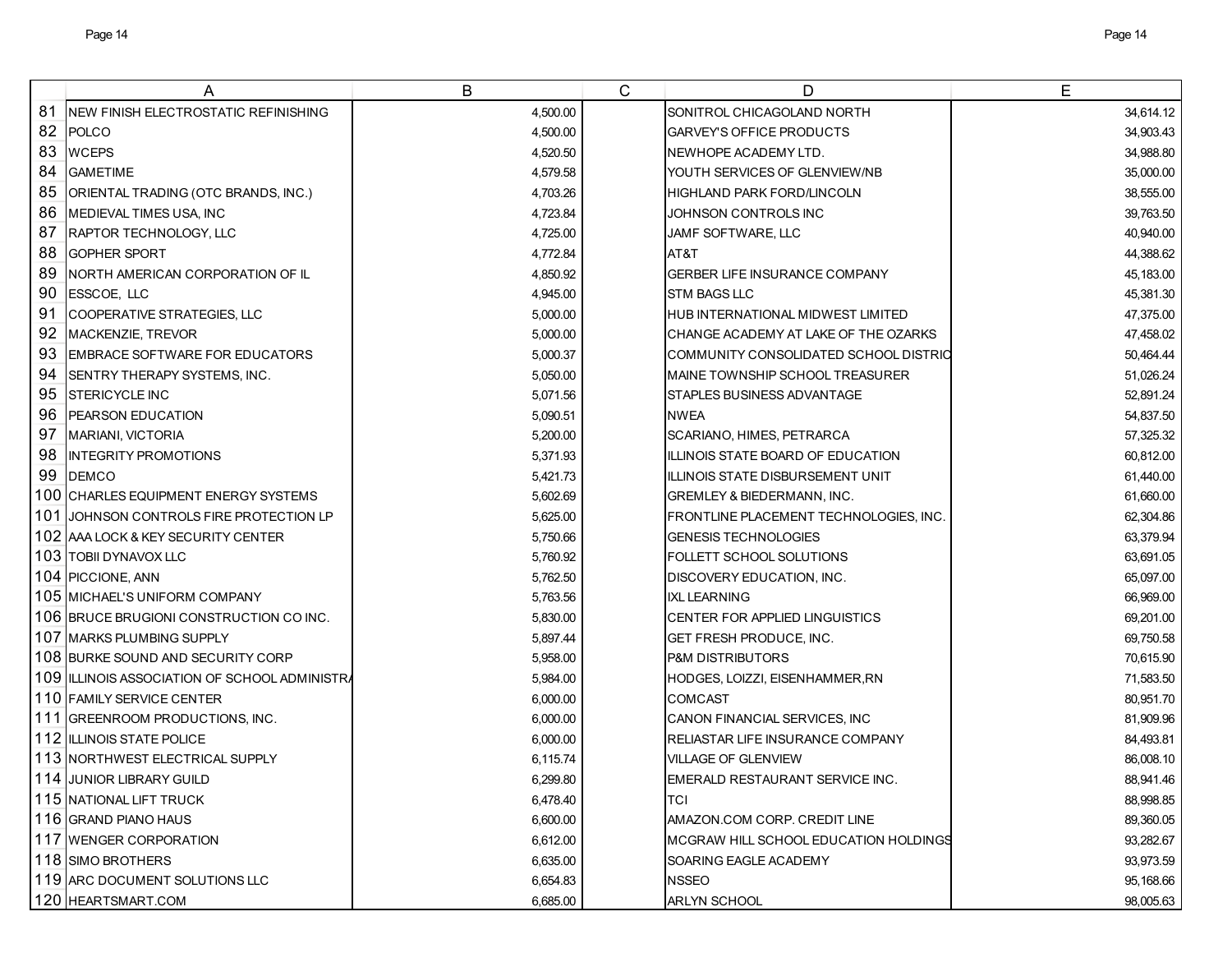|     | Α                                           | B        | C | D                                             | E            |
|-----|---------------------------------------------|----------|---|-----------------------------------------------|--------------|
|     | 121 THERMOSYSTEMS PARTS DIVISION            | 6,785.84 |   | <b>APPLE EDUCATION</b>                        | 115,694.93   |
|     | 122 FOX VALLEY FIRE & SAFETY                | 6,816.55 |   | FREDERIC L. CHAMBERLAIN CENTER, INC.          | 117,114.40   |
|     | 123 NEUCOM, LLC                             | 6,820.25 |   | <b>HYDE PARK DAY SCHOOL</b>                   | 127,984.02   |
|     | 124 CURRICULUM ASSOCIATES LLC               | 6,831.12 |   | CDW GOVERNMENT, INC                           | 129,743.65   |
|     | 125 IED-RED                                 | 7,000.00 |   | ISUBURBAN SCHOOL COOP. INSURANCE POOL         | 143,676.00   |
|     | 126  READING WRITING PROJECT NETWORK. LLC   | 7,000.00 |   | <b>IFRANK COONEY INC</b>                      | 145,683.96   |
|     | 127 303 TRANSPORTATION L.L.C.               | 7,030.07 |   | ROBERTS ENVIRONMENTAL CONTROL CORP.           | 164,551.52   |
|     | 128 AMAZON CAPITAL SERVICES, INC            | 7,310.77 |   | OCONOMOWOC DEVELOPMENTAL TRAINING CI          | 168,315.50   |
|     | 129 IANDERSON PEST SOLUTIONS                | 7,326.98 |   | <b>HEINEMANN</b>                              | 179,768.82   |
|     | 130 JUNITED STATES ALLIANCE FIRE PROTECTION | 7,349.55 |   | ILLINOIS PUBLIC RISK FUND                     | 179,855.97   |
|     | <b>131 PRIMARY RESOURCES</b>                | 7,368.08 |   | CENTERPOINT ENERGY SERVICES, INC              | 201,282.70   |
|     | 132 LITTLE CITY FOUNDATION                  | 7,438.50 |   | <b>BOSTON HIGASHI SCHOOL</b>                  | 213,609.68   |
|     | 133 ILAKESHORE LEARNING MATERIALS           | 7,444.44 |   | <b>HOUGHTON MIFFLIN HARCOURT</b>              | 254,753.40   |
|     | 134 KRAUSE ELECTRICAL CONTRACTORS INC.      | 7,689.00 |   | NICHOLAS & ASSOCIATES, INC.                   | 342,442.82   |
|     | 135 ALTERNATIVE TEACHING, INC.              | 7,800.00 |   | GORDON FOOD SERVICE, INC.                     | 489,679.51   |
|     | 136 PANERA BREAD                            | 7,843.17 |   | IMC SQUARED ENERGY LLC                        | 769,284.98   |
|     | 137 HANDI RAMP                              | 7,995.00 |   | <b>FGM ARCHITECTS</b>                         | 771,152.27   |
|     | <b>138 ICHEMCRAFT INDUSTRIES</b>            | 8,168.01 |   | IHC CONSTRUCTION COMPANIES, LLC               | 819,609.41   |
|     | 139 ELEMENTAL SOLUTIONS LLC                 | 8,247.30 |   | <b>ISAFEWAY TRANSPORTATION SERVICES CORP.</b> | 859,204.00   |
|     | 140 J.W. PEPPER & SON, INC.                 | 8,288.76 |   | ALLTOWN BUS SERVICE, INC                      | 2,777,319.08 |
|     | <b>141 ICENGAGE LEARNING</b>                | 8,354.56 |   | <b>NSSED</b>                                  | 3,591,177.26 |
| 142 |                                             |          |   | HEALTH CARE SERVICE CORPORATION               | 8,308,824.64 |
| 143 |                                             |          |   |                                               |              |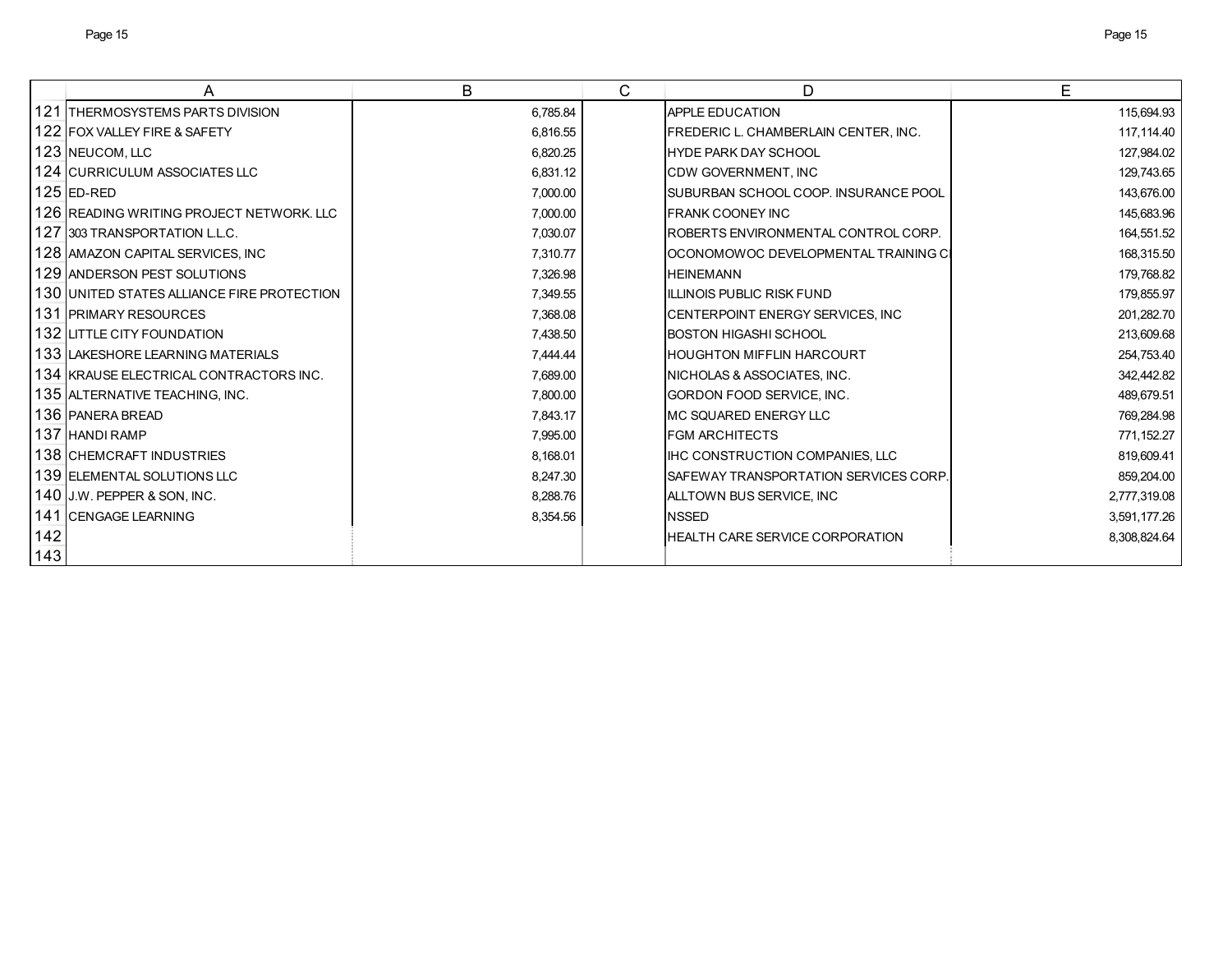|                | B<br>A                                                               | C                | E<br>D                                                         | F                |  |  |  |
|----------------|----------------------------------------------------------------------|------------------|----------------------------------------------------------------|------------------|--|--|--|
| 1              |                                                                      |                  | PAYMENTS TO PERSON, FIRM, OR CORPORATION OF \$1,000 TO \$2,500 |                  |  |  |  |
| $\overline{c}$ |                                                                      |                  |                                                                |                  |  |  |  |
| 3              | This listing must be sent to ISBE, and retained within your          |                  |                                                                |                  |  |  |  |
| 4              | district/jointagreement administrative office for public inspection. |                  |                                                                |                  |  |  |  |
| 5              |                                                                      |                  |                                                                |                  |  |  |  |
| 6              | <b>Glenview School District 34</b>                                   |                  |                                                                |                  |  |  |  |
| 7<br>8         | 05-016-0340-04                                                       |                  |                                                                |                  |  |  |  |
| 9              | Payments of \$1,000 to \$2,500, excluding wages and salaries         |                  |                                                                |                  |  |  |  |
| 10             |                                                                      |                  |                                                                |                  |  |  |  |
| 11             | Person. Firm. or Corporation                                         | Aggregate Amount | Person, Firm, or Corporation                                   | Aggregate Amount |  |  |  |
| 12             | CREATIVE DIRECTIONS OF ILLINOIS, LLC                                 | 1,000.00         | PRO-ED, INC.                                                   | 1,566.40         |  |  |  |
| 13             | <b>MEYER, SUSAN</b>                                                  | 1,000.00         | RIFTON EQUIPMENT                                               | 1,587.75         |  |  |  |
| 14             | <b>BATTERIES PLUS LLC</b>                                            | 1,000.38         | THE GROVE                                                      | 1,595.00         |  |  |  |
| 15             | IL ASSOC OF SCHOOL SOCIAL WORKERS                                    | 1,010.00         | COLUMBUS PRO PERCUSSION                                        | 1,599.00         |  |  |  |
| 16             | <b>BUCKEYE INTERNATIONAL</b>                                         | 1,010.16         | I-SAFE INC.                                                    | 1.600.00         |  |  |  |
| 17             | CAPSTONE PRESS, INC                                                  | 1,011.75         | ROBERT CROWN CENTER FOR HEALTH EDUCATION                       | 1,600.00         |  |  |  |
| 18             | <b>INTERPRENET</b>                                                   | 1,019.76         | TEACHERS COLLEGE READING                                       | 1,600.00         |  |  |  |
| 19             | <b>NASSP</b>                                                         | 1,020.00         | <b>ABT</b>                                                     | 1,600.35         |  |  |  |
| 20             | <b>BALLARD &amp; TIGHE, PUBLISHERS</b>                               | 1,021.90         | SHRED-IT USA LLC                                               | 1,605.45         |  |  |  |
| 21             | <b>GLENVIEW EDUCATION FOUNDATION</b>                                 | 1,028.53         | NATIONAL SCHOOL BOARDS ASSOCIATION                             | 1,615.00         |  |  |  |
| 22             | DCG ROOFING SOLUTIONS INC.                                           | 1,030.00         | <b>IMAGE SPECIALTIES</b>                                       | 1,617.00         |  |  |  |
| 23             | FIT AND FUN PLAYSCAPES LLC                                           | 1,030.40         | GENERAL ADVANCED AUTOMATION                                    | 1,639.00         |  |  |  |
| 24             | SUPPLYWORKS (HOME DEPOT)                                             | 1,051.34         | <b>ANDERSON LOCK</b>                                           | 1,685.30         |  |  |  |
| 25             | <b>OFFICE TEAM</b>                                                   | 1,066.50         | BOOKSOURCE, THE                                                | 1,706.16         |  |  |  |
| 26             | <b>BLUE LABEL POWER</b>                                              | 1,069.00         | VERDE VALLEY SCHOOL SUPPLY                                     | 1,711.50         |  |  |  |
| 27             | <b>NASCO</b>                                                         | 1,076.95         | CAS SECURITY HOLDINGS, LLC                                     | 1,733.75         |  |  |  |
| 28             | LIBRARY JOURNALS, LLC                                                | 1,080.00         | RAYMOND JAMES AND ASSOCIATES, INC                              | 1,750.00         |  |  |  |
| 29             | ROCHESTER 100 INC.                                                   | 1,097.00         | CONTINUED.COM, LLC                                             | 1,780.00         |  |  |  |
| 30             | ASSOCIATED PROPERTY COUNSELORS, LTD.                                 | 1,100.00         | COLOCCIA, LAURA                                                | 1,800.00         |  |  |  |
| 31             | <b>NIIPC</b>                                                         | 1,100.00         | BENCHMARK EDUCATION COMPANY                                    | 1,848.00         |  |  |  |
| 32             | CITYWIDE CPR INC.                                                    | 1,110.00         | BUREAU OF EDUCATION & RESEARCH                                 | 1,863.00         |  |  |  |
| 33             | ALEXIAN BROTHERS BEHAVIORAL HEALTH HOSPITAL                          | 1,120.00         | <b>GROBE, SHERRY</b>                                           | 1,870.00         |  |  |  |
| 34             | <b>CHICAGO TRIBUNE</b>                                               | 1,124.87         | ABLENET, INC                                                   | 1,870.30         |  |  |  |
| 35             | ENCYCLOPAEDIA BRITANNICA, INC                                        | 1,130.00         | TIME                                                           | 1,899.28         |  |  |  |
| 36             | I LOVE TO READ IN SPANISH LLC                                        | 1,152.77         | <b>BOOK STALL</b>                                              | 1,909.84         |  |  |  |
| 37             | CROSS MATCH TECHNOLOGIES, INC.                                       | 1,160.80         | <b>ILLINOIS ASBO</b>                                           | 1,913.00         |  |  |  |
| 38             | <b>HELPSYSTEMS</b>                                                   | 1,184.00         | <b>WARD'S SCIENCE</b>                                          | 1,921.77         |  |  |  |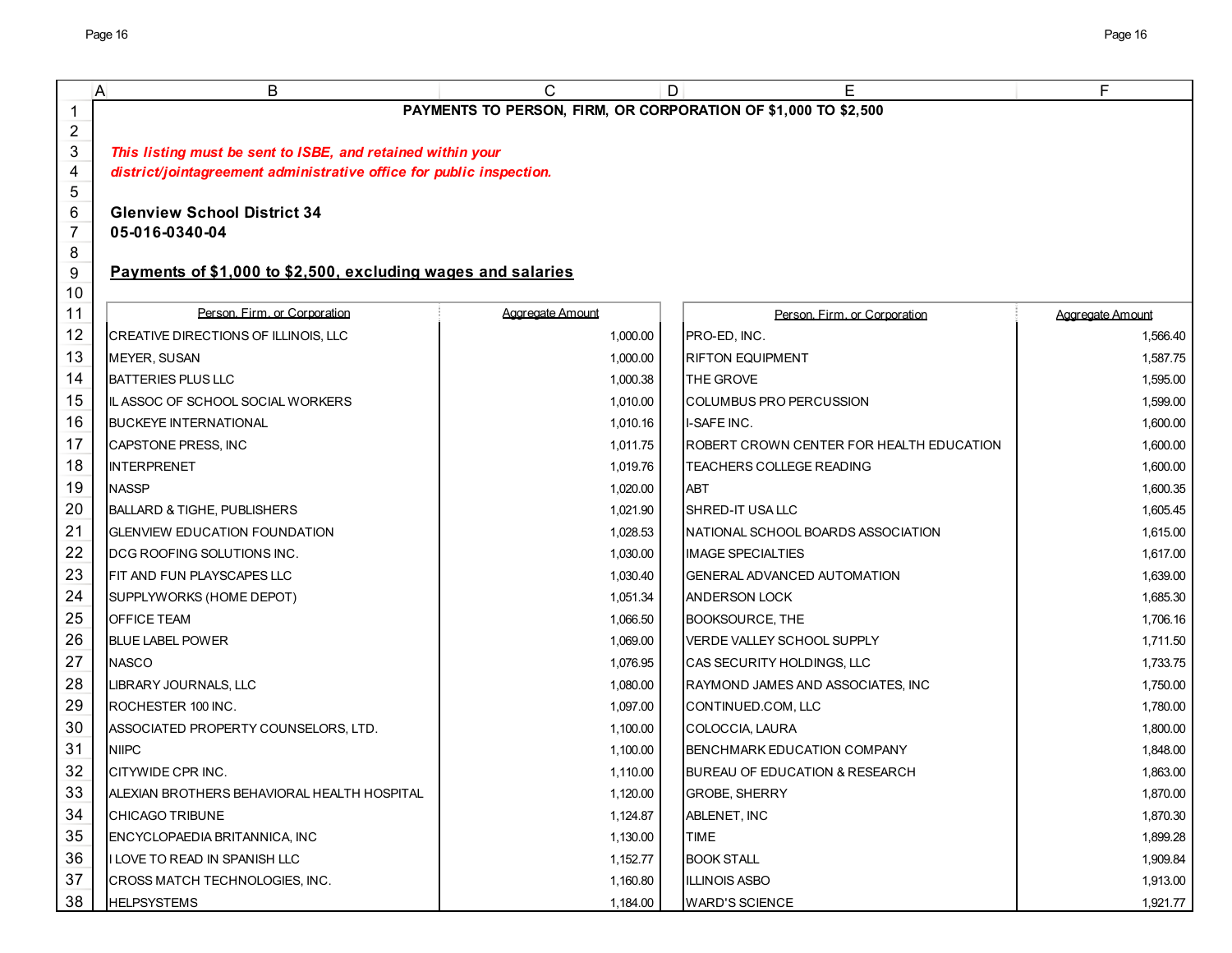|    | B<br>$\mathsf{A}$                        | C        | D | Е                                           | F        |
|----|------------------------------------------|----------|---|---------------------------------------------|----------|
| 39 | <b>NOGGIN BUILDERS LLC</b>               | 1,184.00 |   | <b>CERAMIC SUPPLY CHICAGO</b>               | 1,975.00 |
| 40 | IINTEGRATIVE PATHWAYS TO HEALING         | 1.200.00 |   | <b>TEACHER DIRECT</b>                       | 1,980.06 |
| 41 | MANN, STEPHEN                            | 1,200.00 |   | NEARPOD INC.                                | 2,000.00 |
| 42 | <b>PROJECT LEAD THE WAY, INC.</b>        | 1,200.00 |   | <b>IGSMA DISTRICT EIGHT</b>                 | 2,011.50 |
| 43 | UNITED STATES TREASURY                   | 1,218.14 |   | LOWERY MCDONNELL CO                         | 2,024.94 |
| 44 | <b>IEARLY LEARNING LABS</b>              | 1,220.00 |   | COMMITTEE FOR CHILDREN                      | 2,039.00 |
| 45 | <b>IMUSIC IN MOTION</b>                  | 1,226.55 |   | FAT BRAIN TOYS, LLC                         | 2,076.39 |
| 46 | VISOGRAPHIC, INC.                        | 1,251.75 |   | MURPHY PAVING AND SEALCOATING INC.          | 2,100.00 |
| 47 | THE BENCH FACTORY                        | 1,262.37 |   | SUPER DUPER PUBLICATIONS                    | 2,100.42 |
| 48 | <b>TEACHERS PAY TEACHERS</b>             | 1,262.99 |   | PITNEY BOWES GLOBAL FINANCIAL SERVICES, LLC | 2,106.42 |
| 49 | THE GALLERY COLLECTION                   | 1,270.17 |   | EDUCATION WEEK - TOP SCHOOL JOBS            | 2,120.00 |
| 50 | <b>LITANIA SPORTS GROUP</b>              | 1,294.74 |   | <b>STAPLES BUSINESS CREDIT</b>              | 2,131.65 |
| 51 | DEPARTMENT OF EDUCATION AWG              | 1.319.40 |   | ATTAINMENT COMPANY INC.                     | 2,144.35 |
| 52 | IILLINOIS SCIENCE OLYMPIAD               | 1,350.00 |   | ALBERTSONS SAFEWAY                          | 2,175.35 |
| 53 | <b>DIGITAL PAPER SOLUTIONS</b>           | 1,362.00 |   | <b>FREE WHEELIN' DESIGN, INC</b>            | 2,200.00 |
| 54 | <b>CUSTOM INK</b>                        | 1,374.34 |   | FITNESS WEAR, INC                           | 2,231.60 |
| 55 | <b>MAGNATAG VISIBLE SYSTEMS</b>          | 1,380.85 |   | ACCO BRANDS USA LLC                         | 2,251.17 |
| 56 | <b>NETRIX</b>                            | 1,399.00 |   | QUENCH USA, INC                             | 2,277.58 |
| 57 | <b>GALE CENGAGE LEARNING</b>             | 1,420.90 |   | <b>WPS</b>                                  | 2,304.50 |
| 58 | SADDLEBACK EDUCATIONAL INC               | 1,422.28 |   | NAPA - GLENBROOK AUTO PARTS                 | 2,353.29 |
| 59 | <b>SCHOOLSIN</b>                         | 1,432.25 |   | <b>NSTA</b>                                 | 2,360.00 |
| 60 | MARCIA BRENNER ASSOCIATES, LLC           | 1,440.00 |   | <b>MAKERBOT</b>                             | 2,360.18 |
| 61 | <b>GALLAGHER BASSETT SERVICES</b>        | 1,500.00 |   | <b>IAASE</b>                                | 2,380.00 |
| 62 | PEACHJAR, INC                            | 1,500.00 |   | <b>AT&amp;T MOBILITY</b>                    | 2,381.93 |
| 63 | ISUPER TEACHER WORKSHEETS                | 1,500.00 |   | SKYWARD ACCOUNTING DEPT                     | 2,421.42 |
| 64 | INORTH SHORE CENTER                      | 1,530.00 |   | DEHNE LAWN & GARDEN EQUIP                   | 2,446.95 |
| 65 | <b>MHS</b>                               | 1.551.00 |   | REALLY GOOD STUFF, INC.                     | 2,468.02 |
| 66 | ADVANCE ENGINE REBUILDERS, INC.          | 1,555.65 |   | READ NATURALLY, INC.                        | 2,470.00 |
| 67 | IEASTER SEALS METROPOLITAN CHICAGO, INC. | 1,558.32 |   | CURTIS 1000 INC.                            | 2,491.06 |
| 68 |                                          |          |   | <b>IMADE3D LLC</b>                          | 2,496.29 |
| 69 |                                          |          |   |                                             |          |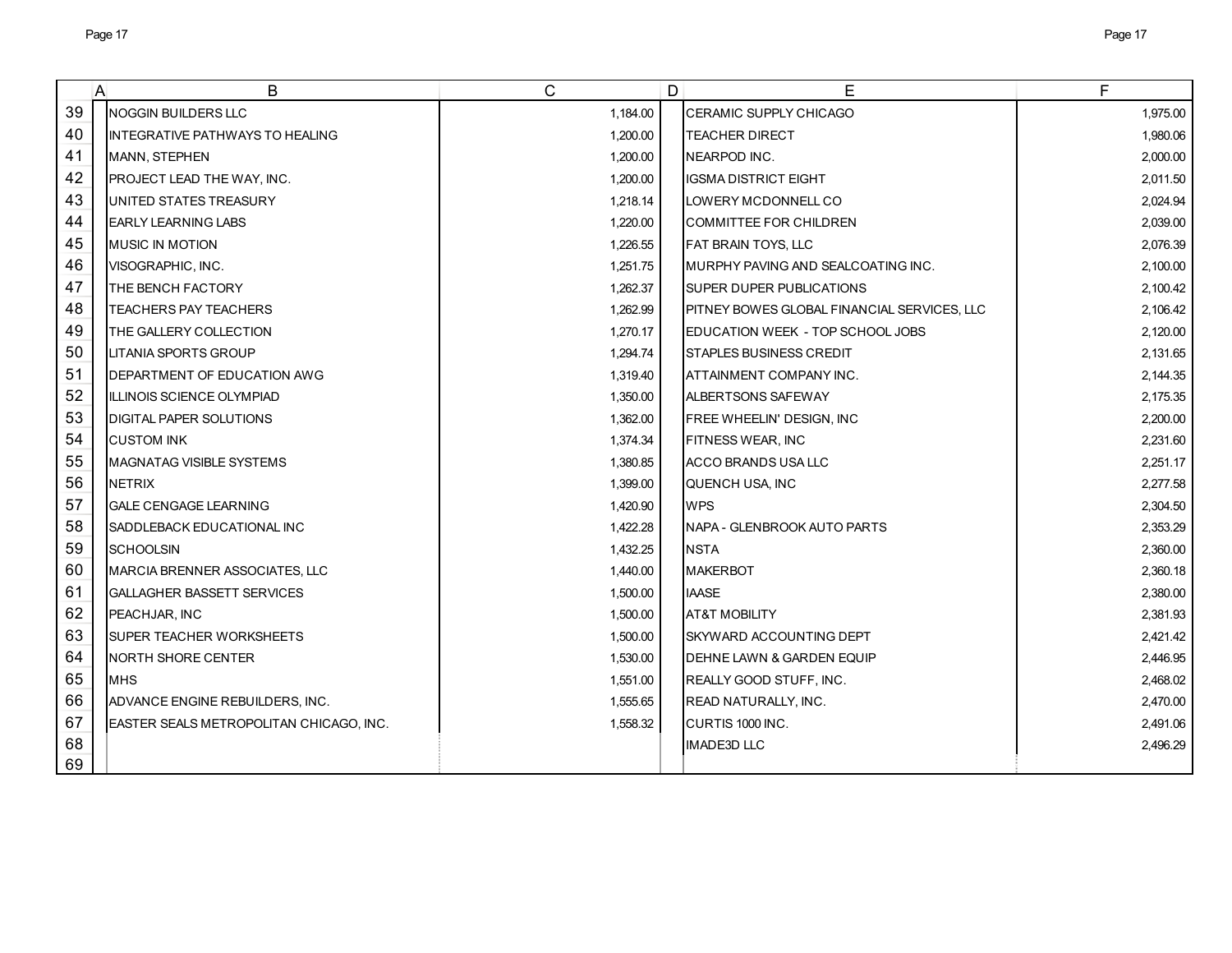| A              | В                                                                  | C                | D                                        | Е                |  |  |
|----------------|--------------------------------------------------------------------|------------------|------------------------------------------|------------------|--|--|
| 1              | PAYMENTS TO PERSON, FIRM, OR CORPORATION OF \$500 TO \$999         |                  |                                          |                  |  |  |
| $\overline{2}$ |                                                                    |                  |                                          |                  |  |  |
| 3              | This listing must be retained within your district/joint agreement |                  |                                          |                  |  |  |
| 4              | administrative office for public inspection.                       |                  |                                          |                  |  |  |
| 5              |                                                                    |                  |                                          |                  |  |  |
| 6              | <b>Glenview School District 34</b>                                 |                  |                                          |                  |  |  |
| $\overline{7}$ | 05-016-0340-04                                                     |                  |                                          |                  |  |  |
| 8<br>9         | Payments of \$500 to \$999, excluding wages and salaries.          |                  |                                          |                  |  |  |
| 10             |                                                                    |                  |                                          |                  |  |  |
| 11             | Person, Firm, or Corporation                                       | Aggregate Amount | Person, Firm, or Corporation             | Aggregate Amount |  |  |
| 12             | <b>INTELLIGENT LIGHTING CREATIONS</b>                              |                  | 500.00 LINCOLN LIBRARY PRESS, INC.       | 736.00           |  |  |
| 13             | DECKER EQUIPMENT/SCHOOLFIX                                         |                  | 504.19 SCHOOL OUTFITTERS                 | 747.50           |  |  |
| 14             | TEE JAY COMPANY, INC.                                              |                  | 510.00 SCHOOL HEALTH CORPORATION         | 748.17           |  |  |
| 15             | CHICAGO BOTANIC GARDEN                                             |                  | 513.00 MAKE MUSIC INC.                   | 749.00           |  |  |
| 16             | <b>WHITMORE, RINA</b>                                              |                  | 513.89 DATA-BASED CONSULTING, INC.       | 750.00           |  |  |
| 17             | KAPLAN EARLY LEARNING COMPANY                                      |                  | 513.93 JONES SCHOOL SUPPLY CO., INC.     | 758.41           |  |  |
| 18             | LOUVERS LANE, ROBERT W BOLTON                                      |                  | 515.99 SOCIAL THINKING                   | 766.84           |  |  |
| 19             | VALLEY SPEECH LANGUAGE AND LEARNING CEI                            |                  | 517.00 PROQUEST LLC                      | 775.59           |  |  |
| 20             | THOMPSON ELEV. INSPEC. SERV.                                       |                  | 525.00 IMIDWEST MOVING AND STORAGE, INC. | 780.00           |  |  |
| 21             | CLEAR RATE COMMUNICATIONS, INC.                                    |                  | 529.44 BREDEMANN FORD IN GLENVIEW        | 783.11           |  |  |
| 22             | LEARNING EXPRESS TOYS                                              |                  | 539.76 VERNIER SOFTWARE & TECHNOLOGY LLC | 791.10           |  |  |
| 23             | EPROMOS PROMOTIONAL PRODUCTS                                       |                  | 542.80 ILLINOIS ASCD                     | 792.00           |  |  |
| 24             | <b>SCHULLO, SEJAL</b>                                              |                  | 546.00 AMERICAN DRAPERY CLEANERS         | 800.00           |  |  |
| 25             | <b>JIMMY JOHN'S</b>                                                |                  | 550.49 LOU LOIBEN'S PERSONALITIES, INC   | 800.00           |  |  |
| 26             | <b>ENERGYTEES</b>                                                  |                  | 584.00 SCIENCE LEADERSHIP ACADEMY        | 800.00           |  |  |
| 27             | <b>FAST SIGNS</b>                                                  |                  | 599.66 ANDERSON'S BOOKSHOP               | 805.26           |  |  |
| 28             | <b>BREAKOUT EDU</b>                                                |                  | 600.00 PODIUM AND LECTERN STORE          | 809.00           |  |  |
| 29             | <b>BRITISH SCHOOL OF CHICAGO</b>                                   |                  | 600.00 TEACHERS DISCOVERY                | 811.42           |  |  |
| 30             | <b>IAGC</b>                                                        |                  | 600.00 STEINER ELECTRIC COMPANY          | 826.18           |  |  |
| 31             | <b>ICE</b>                                                         |                  | 600.00 TIME FOR KIDS                     | 831.60           |  |  |
| 32             | MAPLE SCHOOL                                                       |                  | 600.00 JM IRRIGATION                     | 840.00           |  |  |
| 33             | SOUTH MIDDLE SCHOOL                                                |                  | 600.00 LEXIA LEARNING SYSTEMS            | 840.00           |  |  |
| 34             | MONOPRICE, INC.                                                    |                  | 607.49 SUBURBAN SCHOOL SUPERINTENDENTS   | 850.00           |  |  |
| 35             | <b>GEORGE GARNER CYCLERY</b>                                       |                  | 619.78 RUSSO'S POWER EQUIPMENT INC.      | 860.00           |  |  |
| 36             | EVERYONE READING ILLINOIS                                          |                  | 620.00 IROTARY CLUB OF GLENVIEW SUNRISE  | 872.00           |  |  |
| 37             | STAFF DEVELOPMENT FOR EDUCATORS                                    |                  | 624.00 EISENHOWER COOPERATIVE            | 875.00           |  |  |
| 38             | <b>HLAVACEK FLORIST</b>                                            |                  | 640.00 EAST MAIN SCHOOL DISTRICT 63      | 876.00           |  |  |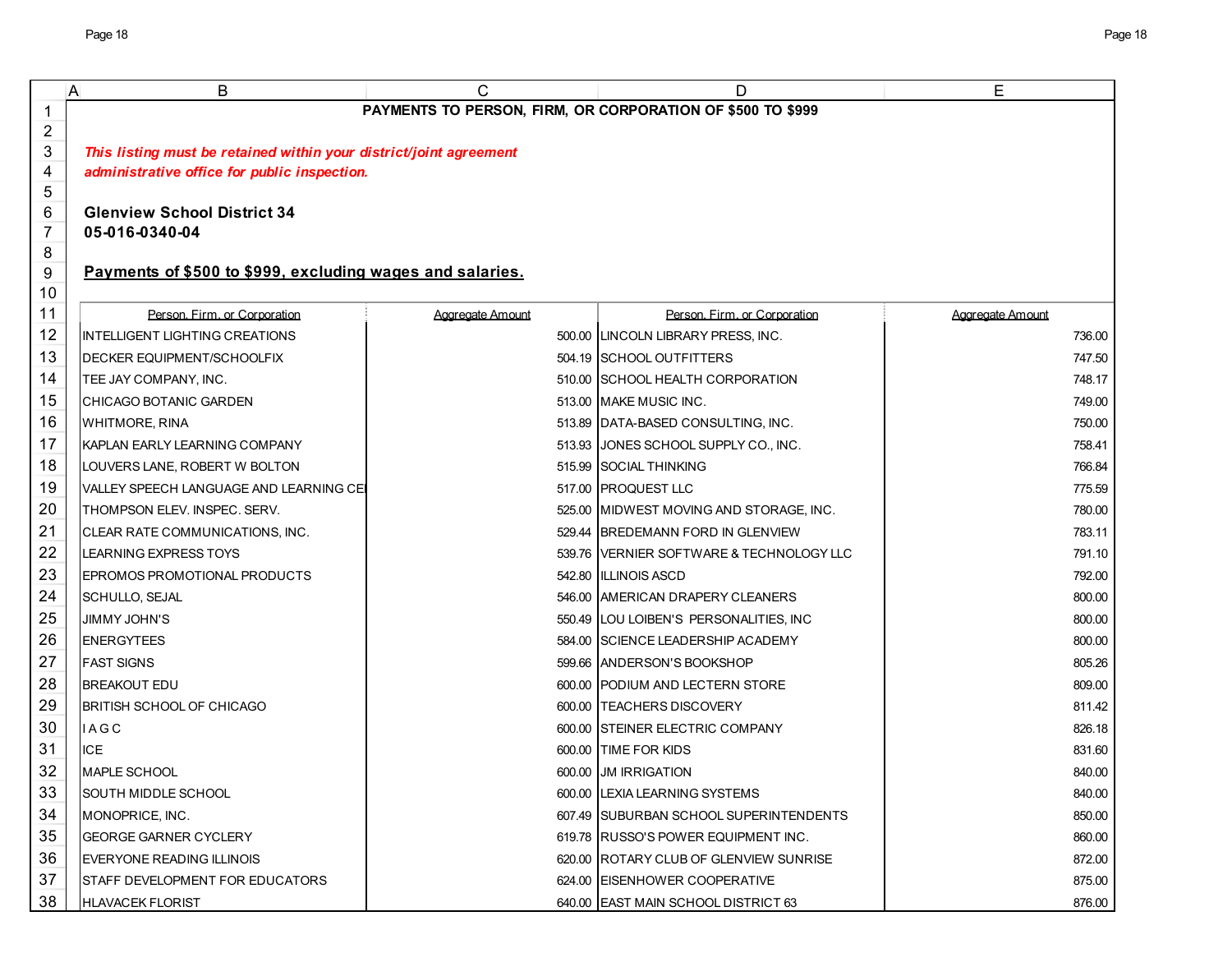|    | B<br>A                                | С      | D                                              | Е      |
|----|---------------------------------------|--------|------------------------------------------------|--------|
| 39 | TREETOP PUBLISHING INC.               |        | 648.51 CENTER FOR TEACHING FOR BILITERACY, LLC | 900.00 |
| 40 | KL SERVICES, LLC                      |        | 648.75 E2 SERVICES                             | 900.00 |
| 41 | <b>SCHOLASTIC BOOK CLUB</b>           |        | 649.76 NORTH COOK ISC                          | 900.00 |
| 42 | <b>ICLASS CREATOR LLC</b>             |        | 654.80 IONESTOPDRAMASHOP LLC                   | 900.00 |
| 43 | MURPHY, BILL                          |        | 656.00 VISTAPRINT NETHERLANDS BV               | 927.06 |
| 44 | NOODLETOOLS, INC.                     |        | 660.00 O'MALLEY BROS., INC.                    | 930.00 |
| 45 | <b>CLASSROOMDIRECT</b>                |        | 664.54 KABAT, NICK                             | 950.00 |
| 46 | <b>TOTAL MUSIC LTD</b>                |        | 669.15 PITNEY BOWES INC.                       | 954.86 |
| 47 | <b>METALS DEPOT</b>                   |        | 704.11 FLAGHOUSE                               | 958.74 |
| 48 | <b>GOODE &amp; FRESH PIZZA BAKERY</b> |        | 709.10 WAREHOUSE DIRECT                        | 961.51 |
| 49 | ANNIE'S PANCAKE HOUSE                 |        | 710.00 COSN                                    | 965.00 |
| 50 | CHAMBERLAIN, JEFF                     |        | 716.00 GLENVIEW PARK DISTRICT                  | 990.00 |
| 51 | <b>READING LEADERSHIP INSTITUTE</b>   |        | 725.00 LARSON EQUIPMENT AND FURNITURE CO       | 998.00 |
| 52 | NORTHERN SPEECH SERVICES, INC         | 729.13 |                                                |        |
| 53 | <b>ADAMS, CRISTA</b>                  | 734.11 |                                                |        |
| 54 |                                       |        |                                                |        |